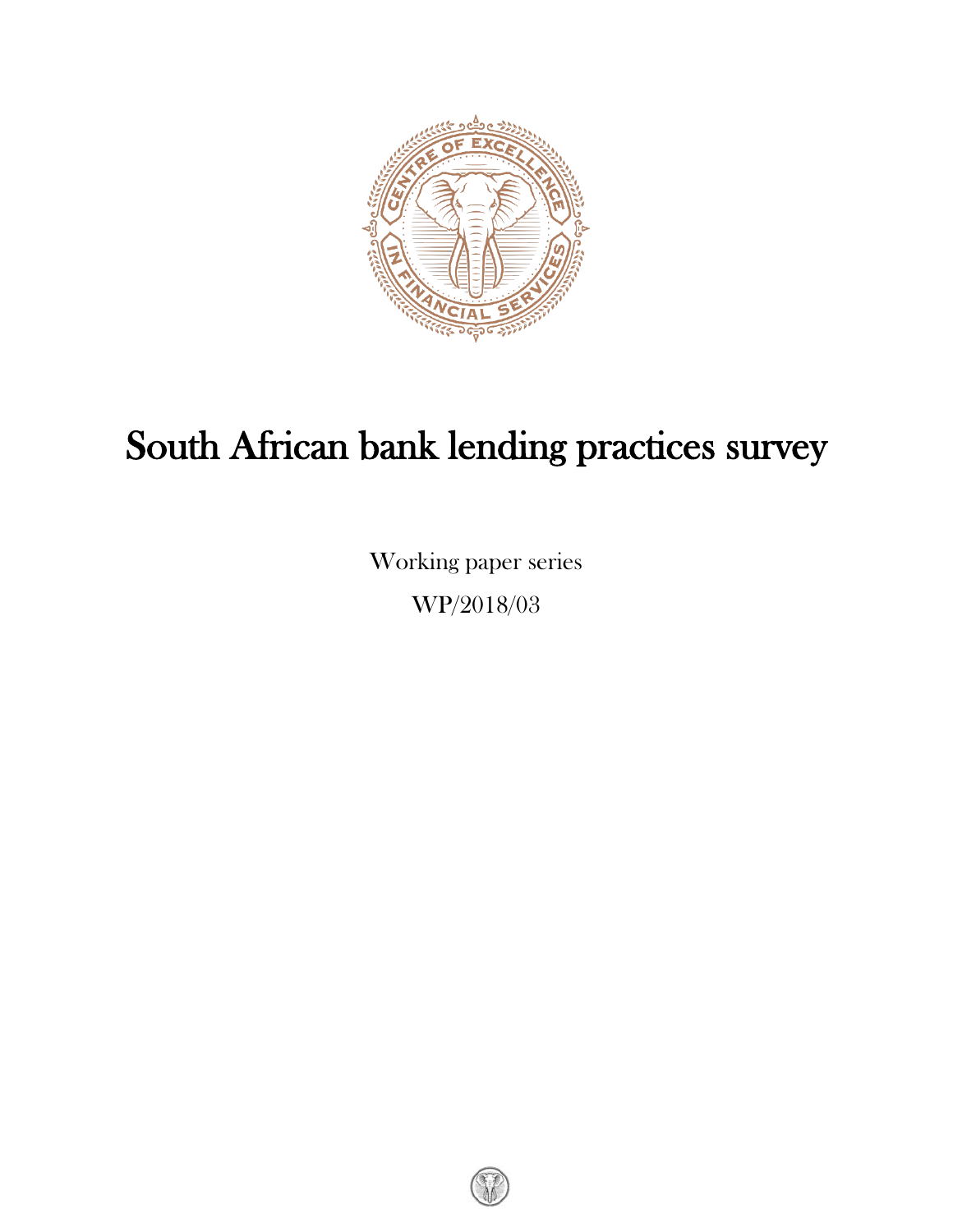This document is intended for public use. It may be distributed without the permission of the Centre of Excellence in Financial Services, as long as reference and credit is given to the authors when cited.

The Centre of Excellence in Financial Services is a non-profit organization focusing on collaborative research, bringing together local and international thought leaders, industry experts and academics to interrogate the role financial services can play in achieving national and international objectives. This working paper is available in electronic format on [www.coefs.org.za.](http://www.coefs.org.za/)

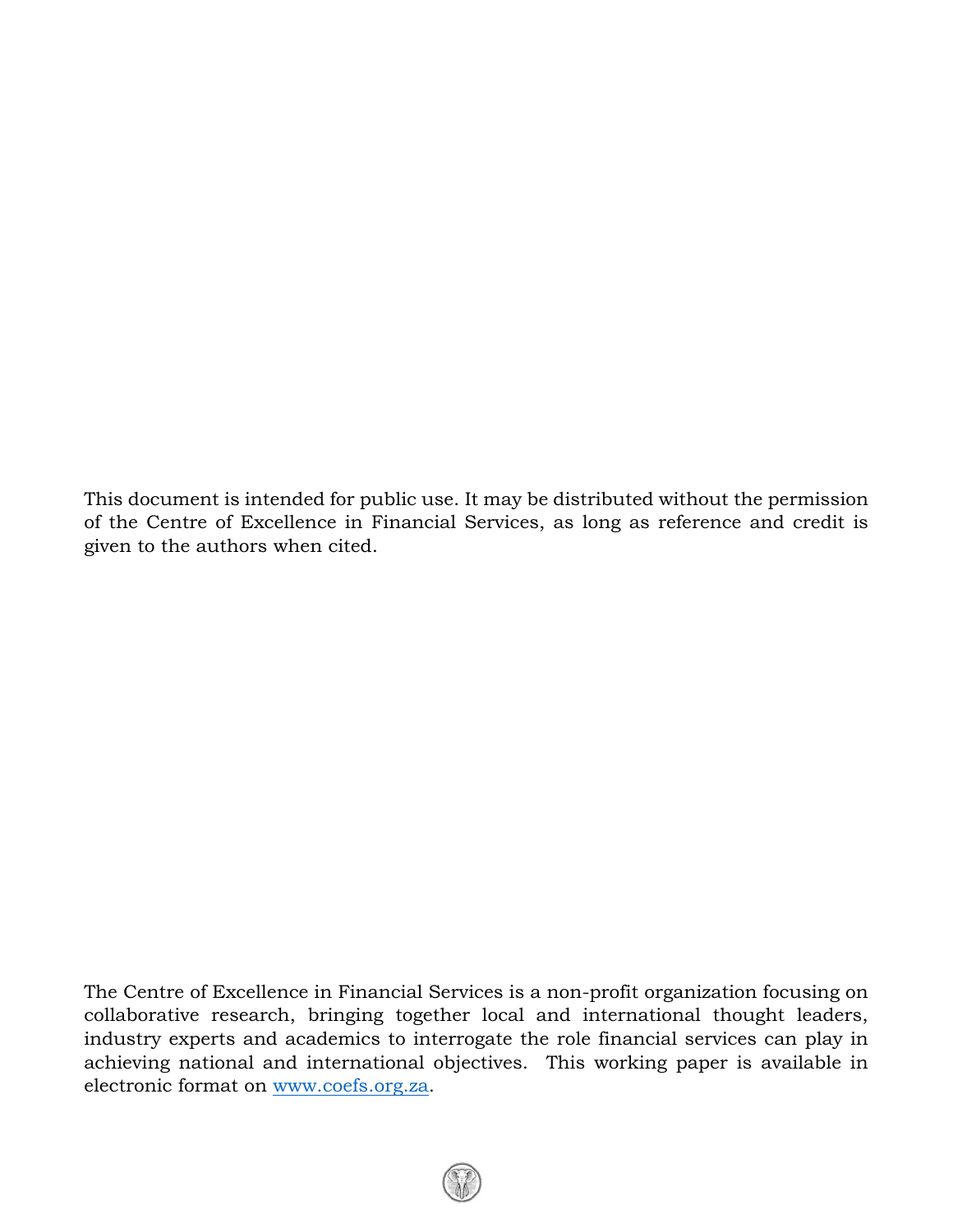# Table of contents

 $\circledR$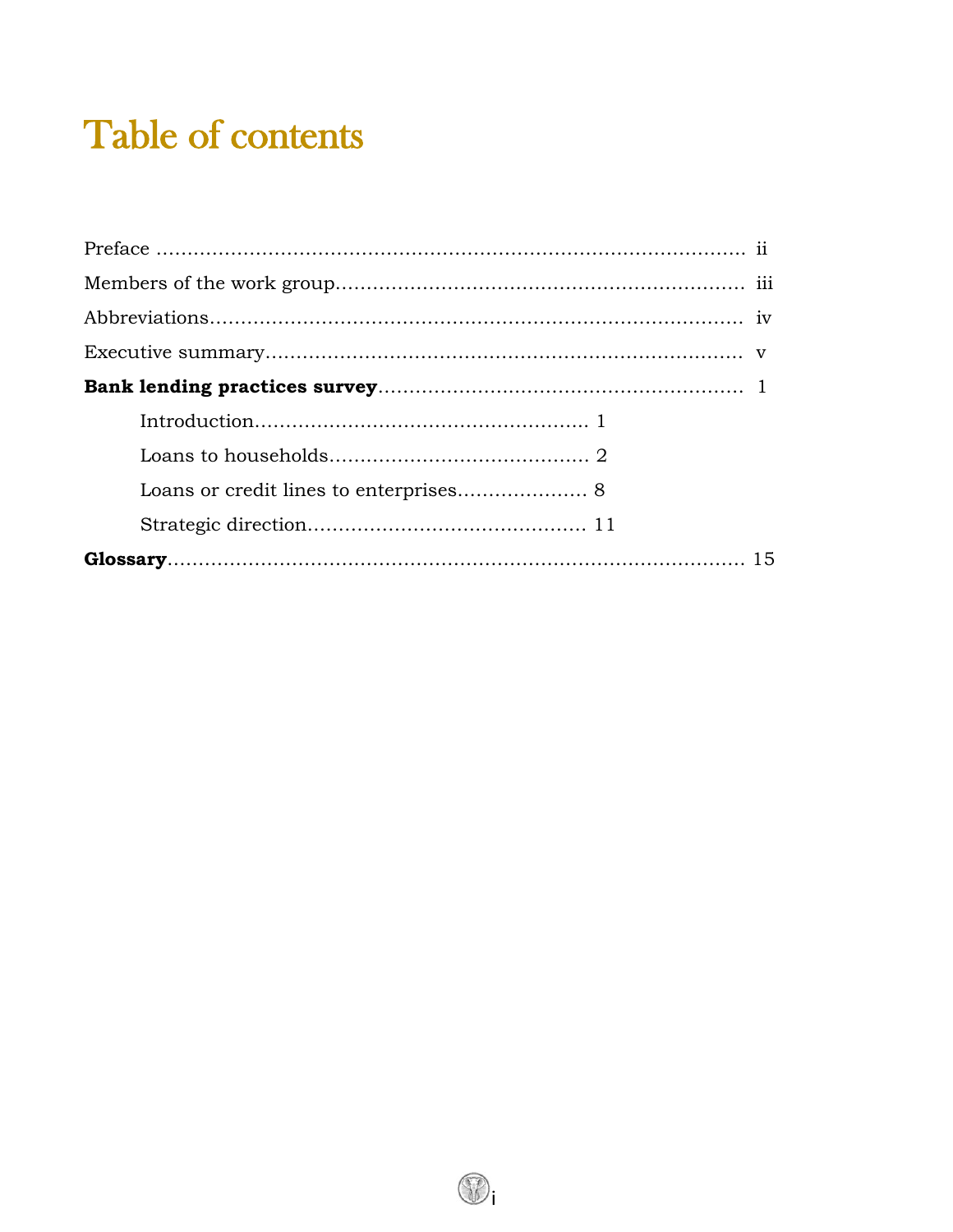# Preface

The Bank Lending Practices Survey (BLPS) provides a useful insight into sentiment amongst bankers in South Africa. The survey takes cognisance of the approach used in the senior loan officer surveys conducted quarterly in America, Canada, Europe, Britain and other economies, but has been adapted to the particular circumstances of the South African credit markets. The survey provides an ongoing quantitative basis for assessing bank behavior, likely changes and impending challenges relating to credit, lending and risk.

The survey is targeted at senior bank credit executives to gauge their reactions, intentions and likely future responses to credit policy and new lending, resulting from the introduction of legislative and other changes to the economy. The biannual survey conducted through interaction with senior executives in respondent banks and analysed by Econometrix (Pty) Ltd, will provide an ongoing quantitative basis for assessing bank behaviour relating to lending.

Banking sector data series compiled by the South African Reserve Bank can be used in conjunction with survey results, to show provision of credit under various classes and categories, with estimations of econometric relationships.

Data is compiled and analysed at a combined level for banks, so that individual bank information is not revealed in the modelling analysis. The results are compiled using a diffusion index approach, with responses weighted by asset values in order to combine across banks.

This is the second BLPS which should over time, provide a useful measure to the credit industry and assist with understanding the importance of sentiment in the credit landscape.

**Mark Brits** Executive Director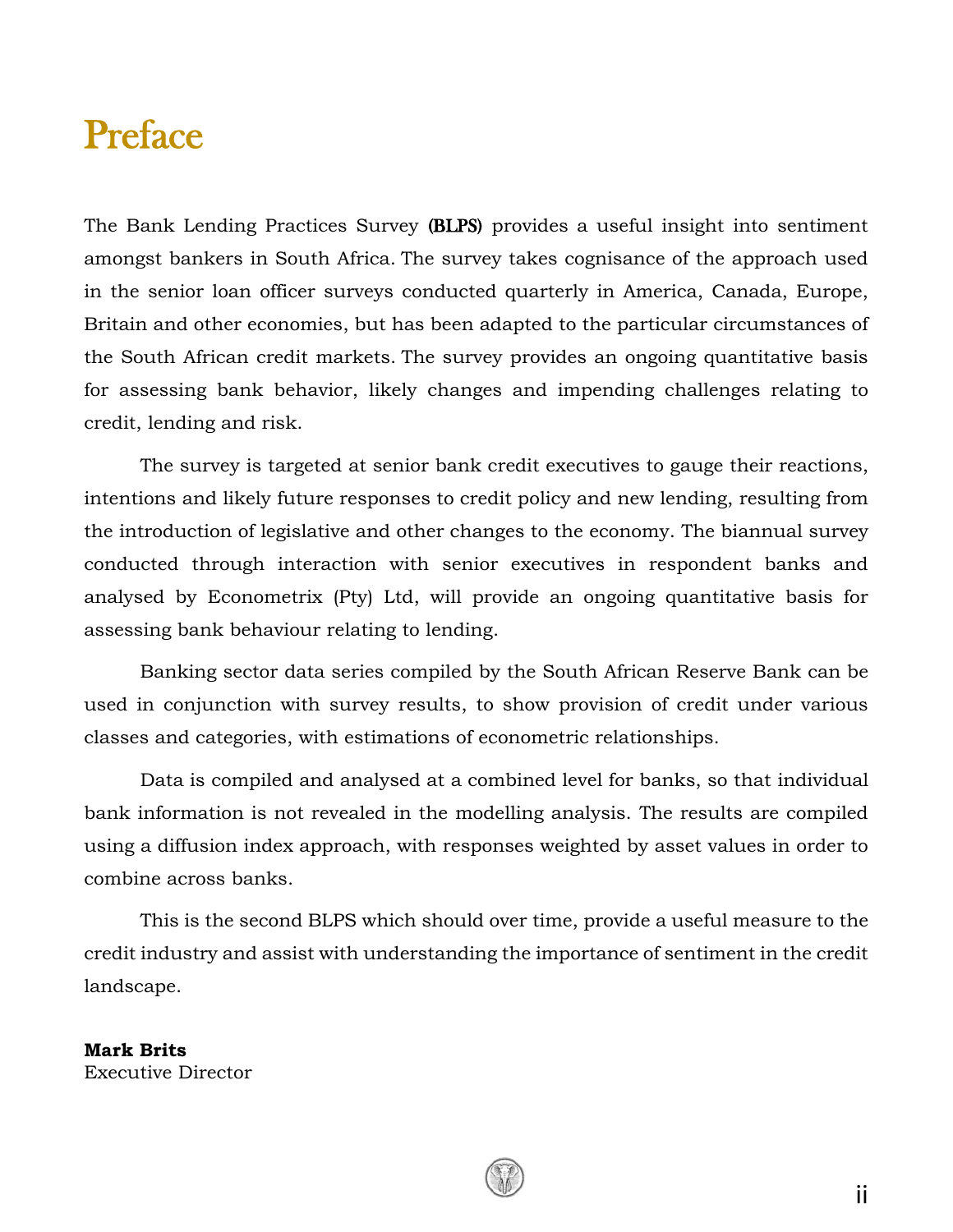# Members of the working group

in alphabetical order

# **Mark Brits**

Committee chair Executive Director Centre of Excellence in Financial Services

# **Dr Michael Jackson**

Director: Money and Banking Econometrix

## **Nonceba Qabazi**

Research Administrator Centre of Excellence in Financial Services

# **Participating banks**

| Absa Bank Ltd           | ICICI Bank Ltd South Africa       |
|-------------------------|-----------------------------------|
| Albaraka Bank Ltd       | Investec Bank Ltd                 |
| Bank of Taiwan (SA)     | Ithala Ltd                        |
| Capitec Bank Ltd        | JP Morgan Chase Bank              |
| China Construction Bank | Nedbank Ltd                       |
| First Rand Bank Ltd     | The SA Bank of Athens Ltd         |
| <b>GBS Mutual Bank</b>  | The Standard Bank of South Africa |
| Grindrod Bank Ltd       |                                   |

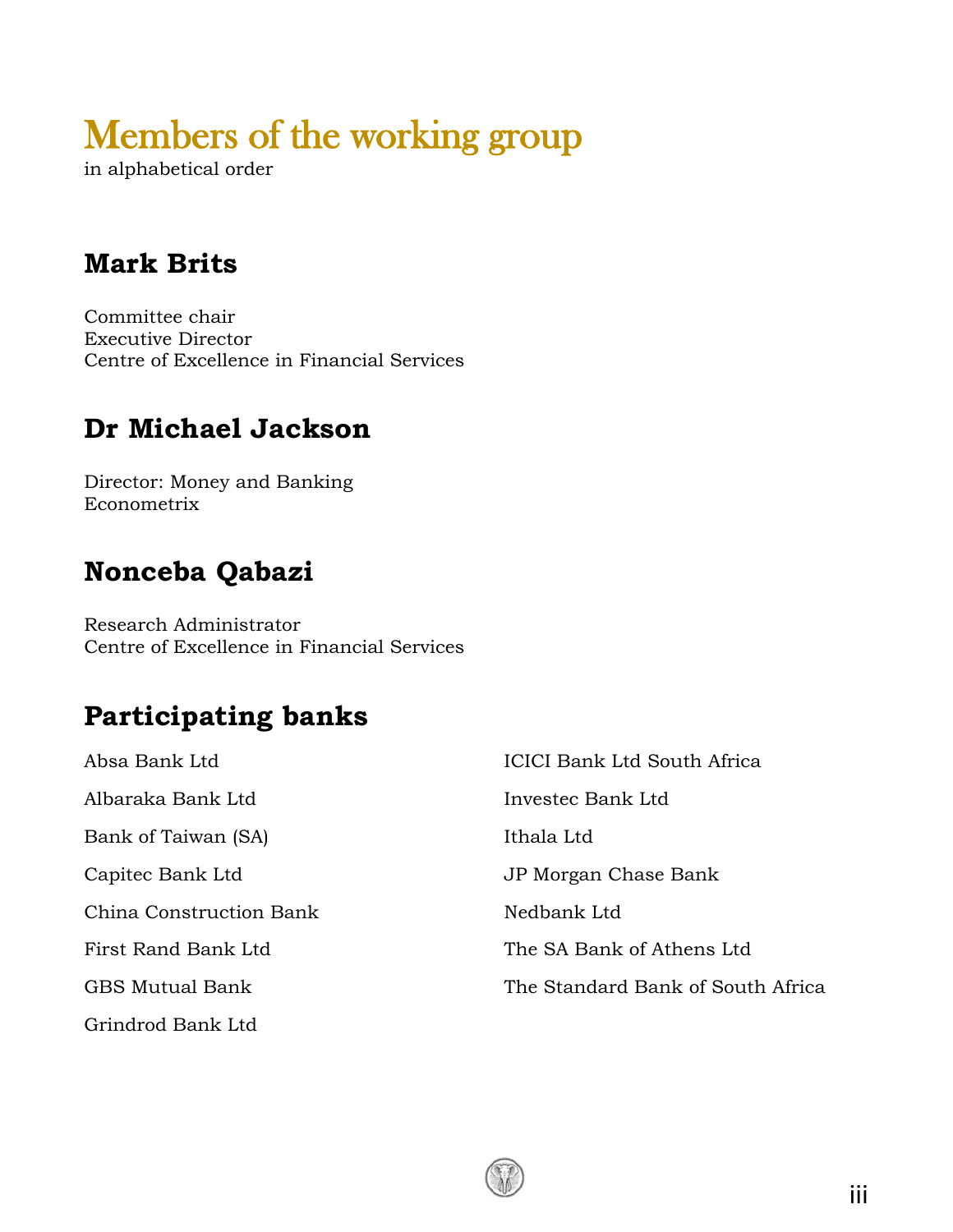# Abbreviations

**BLPS** Bank Lending Practices Survey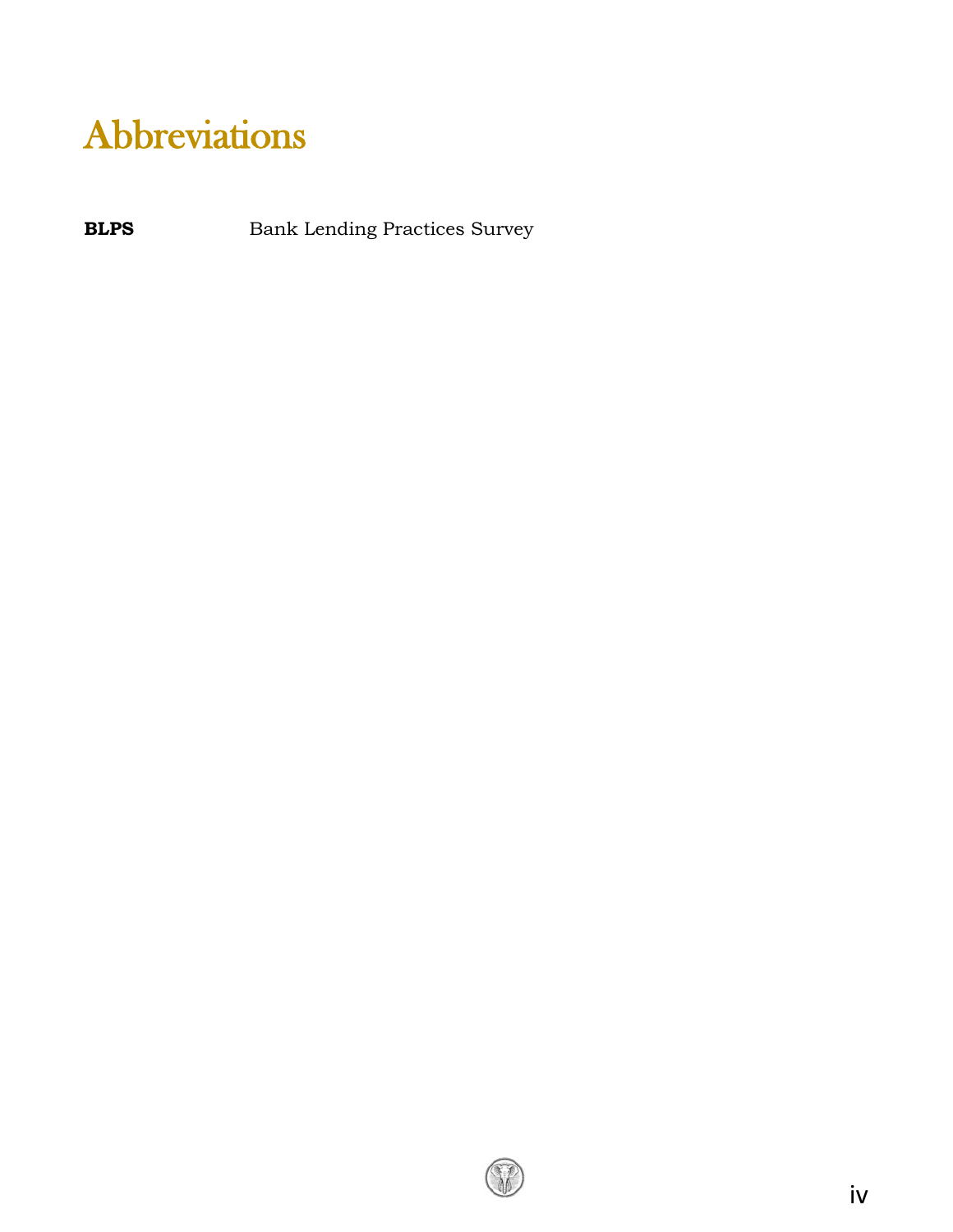# Executive Summary

The Bank Lending Practices Survey (**BLPS**) was conducted using data for the first quarter of 2018. The BLPS examines credit lending sentiment through a questionnaire, combined with follow up interviews.

This is the second publication and continues with the three main themes of the BLPS, the impact on household lending, enterprise lending and the strategic direction being taken by banks.

In this survey we also included a question on the effects of political and governance changes on bank lending sentiment.

#### Loans to households

The overall credit stance of banks towards households, has become more lenient and therefore, consumer friendly, compared to the previous period from July to September 2017. The BLPS indicates that this increased leniency, can be attributed to the dramatic change in sentiment towards the expectations of economic activity.

All markets have benefited from this change in sentiment, with the mass market moving materially out of negative territory as a result.

Sentiment towards unsecured credit has made the most significant gain and has caught up to mortgage lending. Competitive pressures remain the most significant factor, more so from other banks than the non-bank sector, whilst competition from direct or self-financing has declined. Perceptions of risk for both credit facilities and unsecured credit remain positive, with the credit worthiness of consumers becoming less of a factor. Unsecured credit is projected to remain positive with a slight decline in the credit stance of banks going forward.

The credit stance towards mortgage lending, although improved through perceived expectations of economic activity, has not manifested in significant changes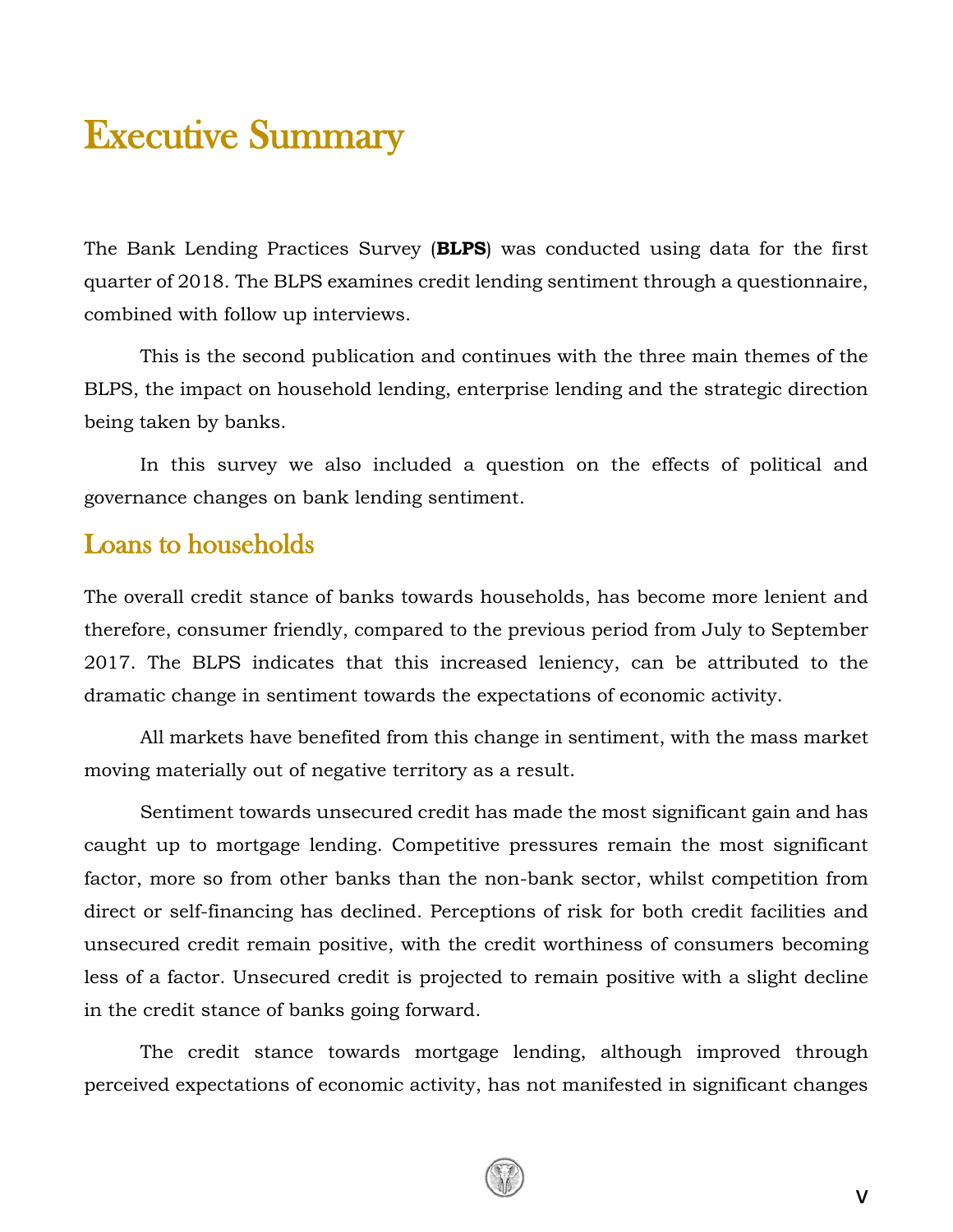to the factors that drive these decisions. The risk (on collateral realisation) of not being able to take ownership of properties in default has improved, whilst the perception of risk in this category of lending has declined moderately.

Customers seeking mortgages, including riskier loans are benefiting from better pricing, less strict credit scoring, collateral requirements as well as higher loan-tovalue ratios. However, banks' margins on average loans have declined sharply with the interest rate spread relative to the cost of funds, heading deeper into negative territory. Sentiment towards the expected credit stance for the approval of future loans has turned moderately negative.

Sentiment towards secured credit e.g. motor vehicle finance remains negative, although some modest improvement was recorded. A contributing factor is the perception of risk having increased, with a tightening of margins for riskier loans.

A notable windfall was the change in sentiment towards developmental credit e.g. education where the interest rate spread relative to the cost of funds has moved out of negative sentiment.

#### Loans or credit lines to enterprises

In line with the positive expectations for economic activity, the credit stance towards enterprises has improved, but remains largely negative. Short-term loans up to one year have benefited the most, when compared to longer term loans that witnessed a further decline.

The most substantial change in sentiment was towards the category utilities, social and state services, the only sector with a positive score. Both the categories transport, communication, ICT and financial, real estate, services, have moved out of negative sentiment but remain neutral. Construction and manufacturing remain the only two sectors that have worsened, despite having already higher stringency for credit.

The risk on collateral required for credit, has improved significantly over the period and is now an enabler, but the terms and conditions are somewhat stricter with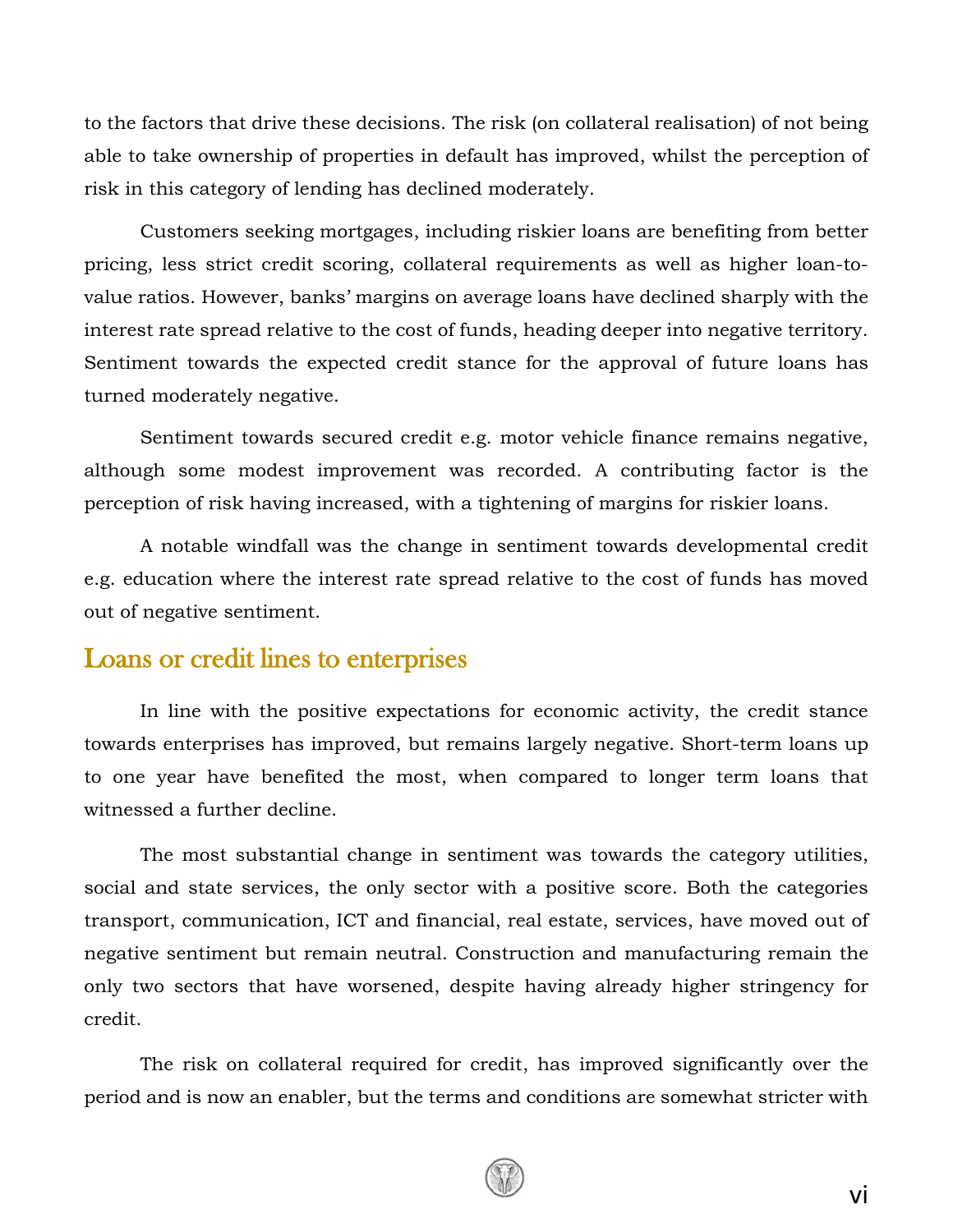a significant reduction to the maximum value of lending provided and in increase in non-interest rate charges. Competition from banks is declining with non-banks and direct market financing increasing their position.

In general, loans to enterprises should improve across most categories over the next period with construction remaining the only category still in negative territory. Improved sentiment towards loans longer than one-year is also expected, with the category utilities, social and state services showing the biggest gain.

#### Strategic direction

Across all categories of SME financing, sentiment turned negative with shortterm bridging loans demonstrating the only improvement. Banks continue to seek out opportunities in household lending, credit card finance and unsecured lending as opposed to lending to businesses, where, plant and equipment financing, previously preferred by banks, has become substantially less attractive.

The current credit stance towards households, when compared to five years earlier, remains negative with developmental credit (e.g. education) showing the greatest restraint by comparison five years ago. The change in the provision of business since 2013 has declined dramatically in construction with both mining and quarrying together with the category utilities, social and state services experiencing large declines.

The once-off question relating to political and governance changes shows improved political leadership and governance as a significant factor in improving banks' propensity to lend. Restructuring of state owned enterprises is a concomitant strongly positive factor, but uncertainly relating to land expropriation shows as a distinctly negative factor in lending provision, as does the malfeasance surrounding firms such as Steinhoff, KPMG and other professional service firms.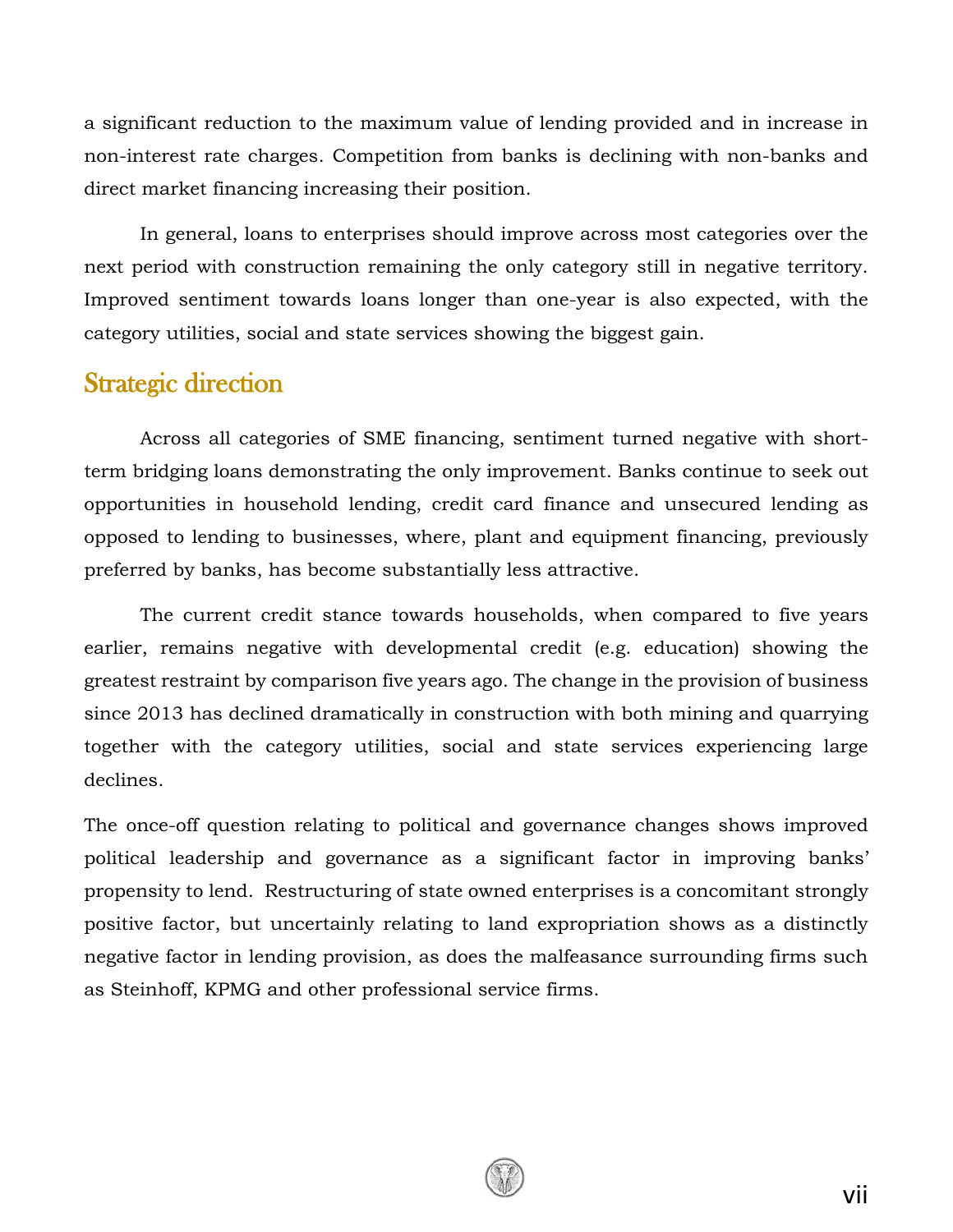# Bank lending practices survey

The results of the BLPS are interpreted and provided separately in the executive summary. In this section more detail is provided on selected questions that support the executive summary.

#### **Introduction**

This survey is based on the assessment of bank lending executives of lending undertaken by their bank in the most recent three month period, compared to that of a prior six month period. It also looks at the expectation or intention of bank executives for lending by their bank over the next three month period. Through a compilation of results, it provides a gauge of how bank lending behaviour is changing over time. The results can be used for monitoring trends in lending from a bank behaviour perspective, especially in providing a gauge of how lending behaviour is changing and how it is likely to change in the near future. Results are also able to feed into further analysis and research relating to how bank behaviour influences the progress of the economy, both at macro level and in relative effects between economic participants.

The survey is divided into questions related to household lending, enterprise (business/corporate) lending, and strategic direction relating to small enterprises and shifts in lending emphasis. It was undertaken during Q2 2018, examining the completed calendar Q1 2018 by comparison to a prior period two quarters earlier in most questions. At this juncture, one full previous survey had been conducted, in respect of Q3 2017, plus a pilot survey conducted in mid-2017, relating to lending in Q2 2017. Useful comparisons can be made to the results from the previous survey, though the length of history for identifying time trends is still limited. Survey responses have been combined across respondent banks and weighted by the asset holdings of each bank.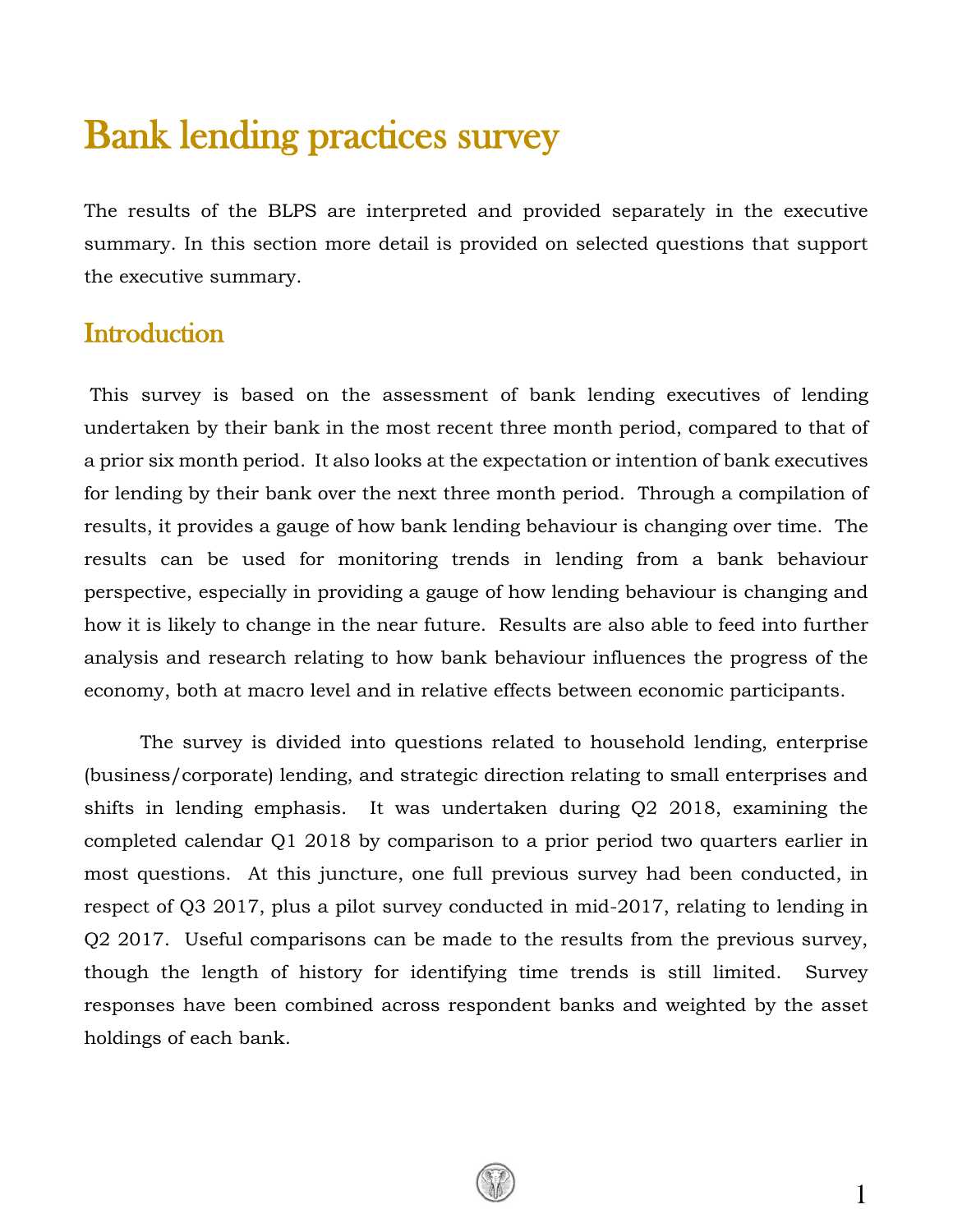The results obtained will be presented in this paper, it should be noted that all responses are normed to a score of 50. Thus, a score greater than 50 indicates an increase or easing of credit stance, a positive influence. Less than 50 conversely indicates a decrease or tightening, a negative influence. A score of 50 reflects unchanged or a neutral effect. The symbol  $\sim$  indicates no change from the previous survey. The symbol  $\square$  is used where there was no comparable question in the previous survey. The symbol Δ 50 indicates an increase or decrease from to the norm of 50. The symbol Δ survey indicates the change compared to the response in the previous survey.

#### Loans to Households<sup>1</sup>

l

#### Q1: Banks' credit stance<sup>2</sup> to households

Compared to 6 months ago, how has your bank's credit stance as applied to the approval of loans to households changed?

| Loans to households: credit stance change              | 18Q2 | Δ50                   | <b>'1704</b> | $\Delta$ survey       |
|--------------------------------------------------------|------|-----------------------|--------------|-----------------------|
| Overall relative to 6 months ago                       | 55   | $+5$                  | 50           | $+5$                  |
| Mortgage lending <sup>1</sup>                          | 62   | $+12$                 | 54           | $+8$                  |
| Secured credit e.g. motor vehicle finance <sup>2</sup> | 45   | $-5$                  | 44           | $+1$                  |
| Credit facilities e.g. credit cards and<br>overdrafts  | 51   | $+1$                  | 50           | $+1$                  |
| Unsecured credit                                       | 62   | $+12$                 | 50           | $+12$                 |
| Short term credit up to R8000, within 6<br>months      | 49   | $-1$                  | 49           | $\tilde{\phantom{a}}$ |
| Developmental credit e.g. education                    | 50   | $\tilde{\phantom{a}}$ | 50           | $\tilde{\phantom{a}}$ |
| Mass market                                            | 55   | $+5$                  | 49           | $+6$                  |
| Mid market                                             | 59   | $+9$                  | 54           | $+5$                  |
| Upper market                                           | 63   | $+13$                 | 58           | $+5$                  |

Note 1: Typically lending secured through a residential mortgage bond.

Note 2: Typically secured through a notarial bond or similar over the vehicle/asset.

<sup>&</sup>lt;sup>1</sup> In the survey, a household refers to a consumption entity in the economy which typically compromises of a group of related persons situated at a single residential location.

<sup>&</sup>lt;sup>2</sup> Credit stance refers to the stringency (< 50) or leniency (> 50) which the bank applies in considering new applications for loans or credit.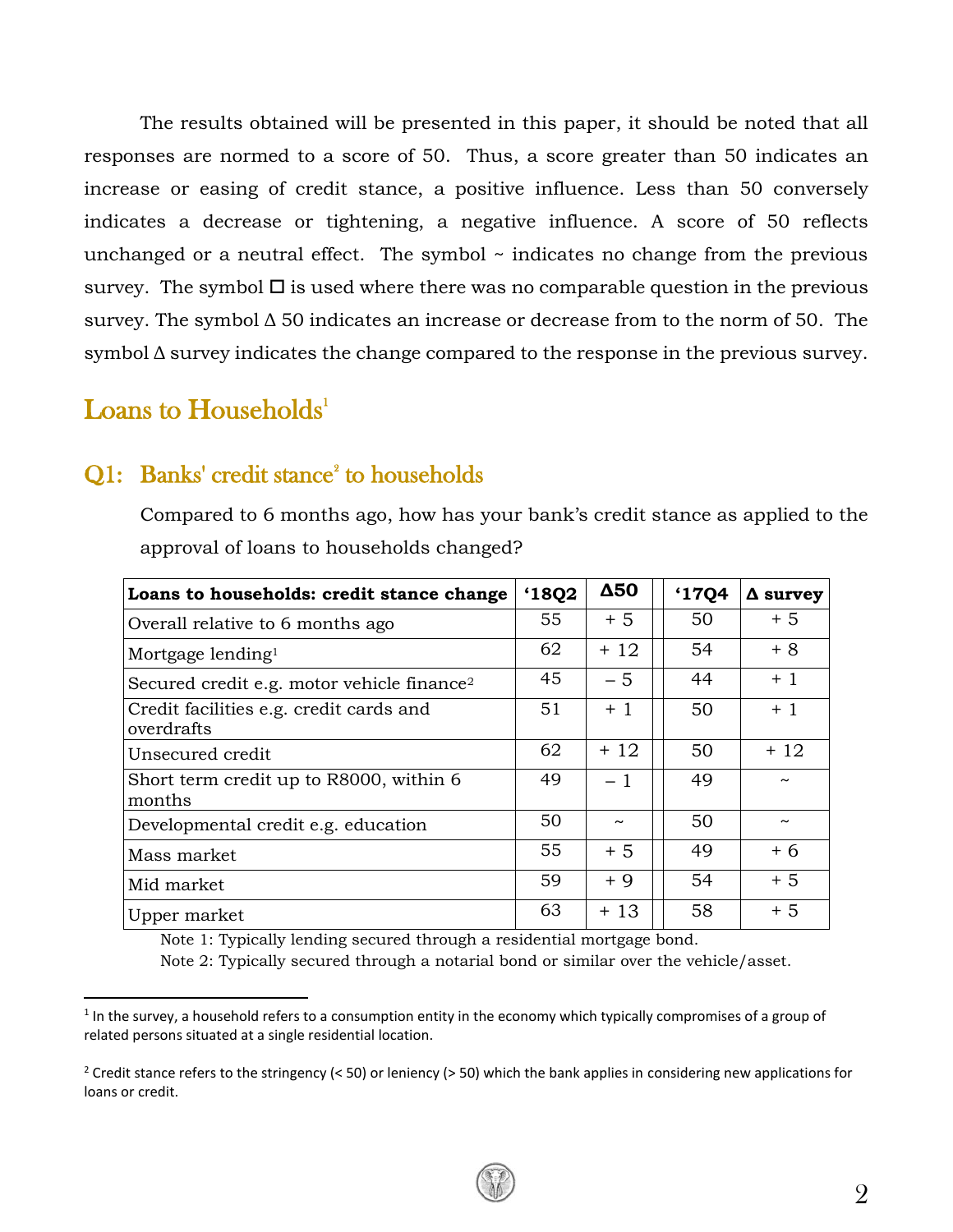#### Q2: Factors affecting banks' credit stance on mortgage lending to households

Compared to 6 months ago, how have the following *factors* affected your bank's *credit stance* as applied to the approval of *mortgage lending* to households (as referred to in question 1)? Contribution of the following factors to the tightening or easing of credit stance:

| Loans to households: credit stance<br>factors     | '18Q2 | $\Delta$ 50           | '17Q4 | $\Delta$ survey |
|---------------------------------------------------|-------|-----------------------|-------|-----------------|
| A) Cost of funds and balance sheet<br>constraints | 50    | $\tilde{\phantom{a}}$ | 50    |                 |
| B) Pressure from competition                      | 58    | + 8                   | 57    | $+1$            |
| Competition from other banks                      | 58    | + 8                   | 58    |                 |
| Competition from non-bank lending                 | 55    | $+5$                  | 54    | $+1$            |
| Competition from direct / self-financing          | 50    | $\tilde{\phantom{a}}$ | 54    | $-4$            |
| C) Perception of risk                             | 53    | $+3$                  | 55    | $-2$            |
| Expectations regarding economic activity          | 57    | $+7$                  | 43    | $+14$           |

#### Q3: Factors affecting banks' credit stance on secured credit to households

Compared to 6 months ago, how have the following *factors* affected your bank's *credit stance* as applied to the approval of *secured credit* to households (as referred to in question 1) i.e. secured excluding mortgage-secured lending? Contribution of the following factors to the tightening or easing of credit stance:

| Loans to households: credit stance                | '18Q2 | $\Delta$ 50 | '17Q4 | $\Delta$ survey       |
|---------------------------------------------------|-------|-------------|-------|-----------------------|
| A) Cost of funds and balance sheet<br>constraints | 50    |             | 50    | $\tilde{\phantom{a}}$ |
| B) Pressure from competition                      | 61    | + 11        | 58    | $+3$                  |
| Competition from other banks                      | 54    | $+4$        | 55    | $-1$                  |
| Competition from non-bank lenders                 | 54    | $+4$        | 55    | $-1$                  |
| Competition from direct / self financing          | 50    |             | 55    | $-5$                  |
| C) Perception of risk                             | 50    |             | 58    | - 8                   |
| Expectations regarding economic activity          | 57    | $+7$        | 39    | + 18                  |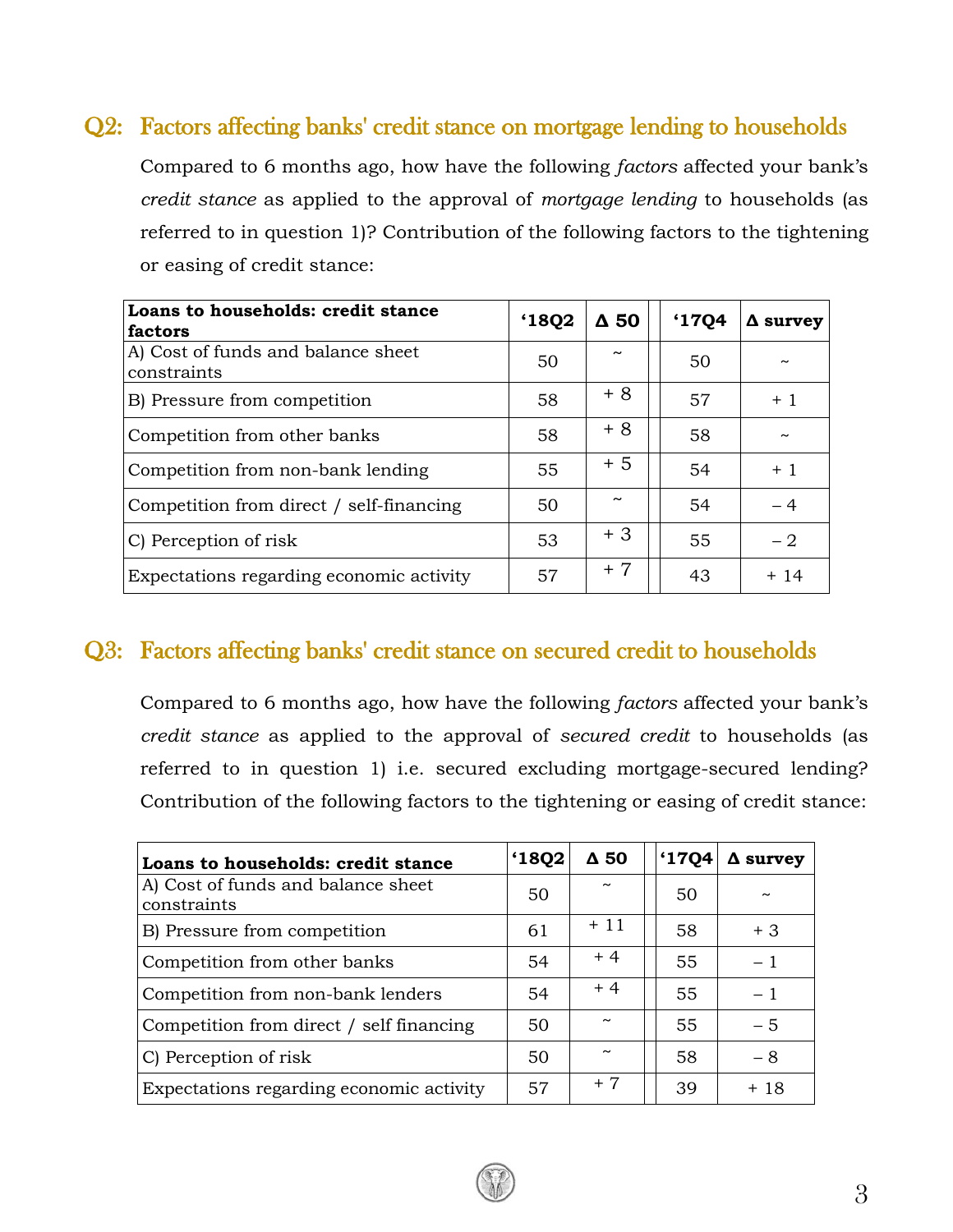| Creditworthiness of consumers   |    | - 3                   |    |                       |
|---------------------------------|----|-----------------------|----|-----------------------|
| Risk on the collateral required | 50 | $\tilde{\phantom{a}}$ | 50 | $\tilde{\phantom{a}}$ |
| D) Other factors                | 50 | $\sim$                | מד |                       |

### Q4: Factors affecting stance: credit facilities and unsecured lending to households

Compared to 6 months ago, how have the following *factors* affected your bank's *credit stance* as applied to the approval of *credit facilities and unsecured lending* to households (as referred to in question 1) ie excluding mortgage and secured lending? Contribution of the following factors to the tightening or easing of credit stance:

| Loans to households: credit stance                | '18Q2 | $\Delta$ 50 | <b>'1704</b> | $\Delta$ survey |
|---------------------------------------------------|-------|-------------|--------------|-----------------|
| A) Cost of funds and balance sheet<br>constraints | 49    | $-1$        | 50           | $-1$            |
| B) Pressure from competition                      | 61    | $+11$       | 57           | $+4$            |
| Competition from other banks                      | 60    | $+10$       | 54           | + 6             |
| Competition from non-bank lenders                 | 56    | $+6$        | 54           | $+2$            |
| Competition from direct / self-financing          | 48    | $-2$        | 54           | - 6             |
| C) Perception of risk                             | 59    | $+9$        | 57           | $+2$            |
| Expectations regarding economic activity          | 62    | $+12$       | 43           | + 19            |
| Creditworthiness of consumers                     | 50    |             | 46           | $+4$            |
| Risk on the collateral required                   | 50    |             | 50           | $\sim$          |
| D) Other factors                                  | 50    |             | 50           |                 |

### Q5: Terms and conditions<sup>3</sup> for mortgage lending to households

 $\overline{a}$ 

Compared to 6 months ago, how have your bank's *terms and conditions* for approving *mortgage lending* to households changed?

| $\vert$ '18Q2   $\Delta$ 50     '17Q4   $\Delta$ survey<br>Loans to households: terms change |
|----------------------------------------------------------------------------------------------|
|----------------------------------------------------------------------------------------------|

<sup>&</sup>lt;sup>3</sup> In this paper, "terms and conditions" refer to the stipulated requirements applied to borrowers, as expressed in documents relating to new lending or credit provided.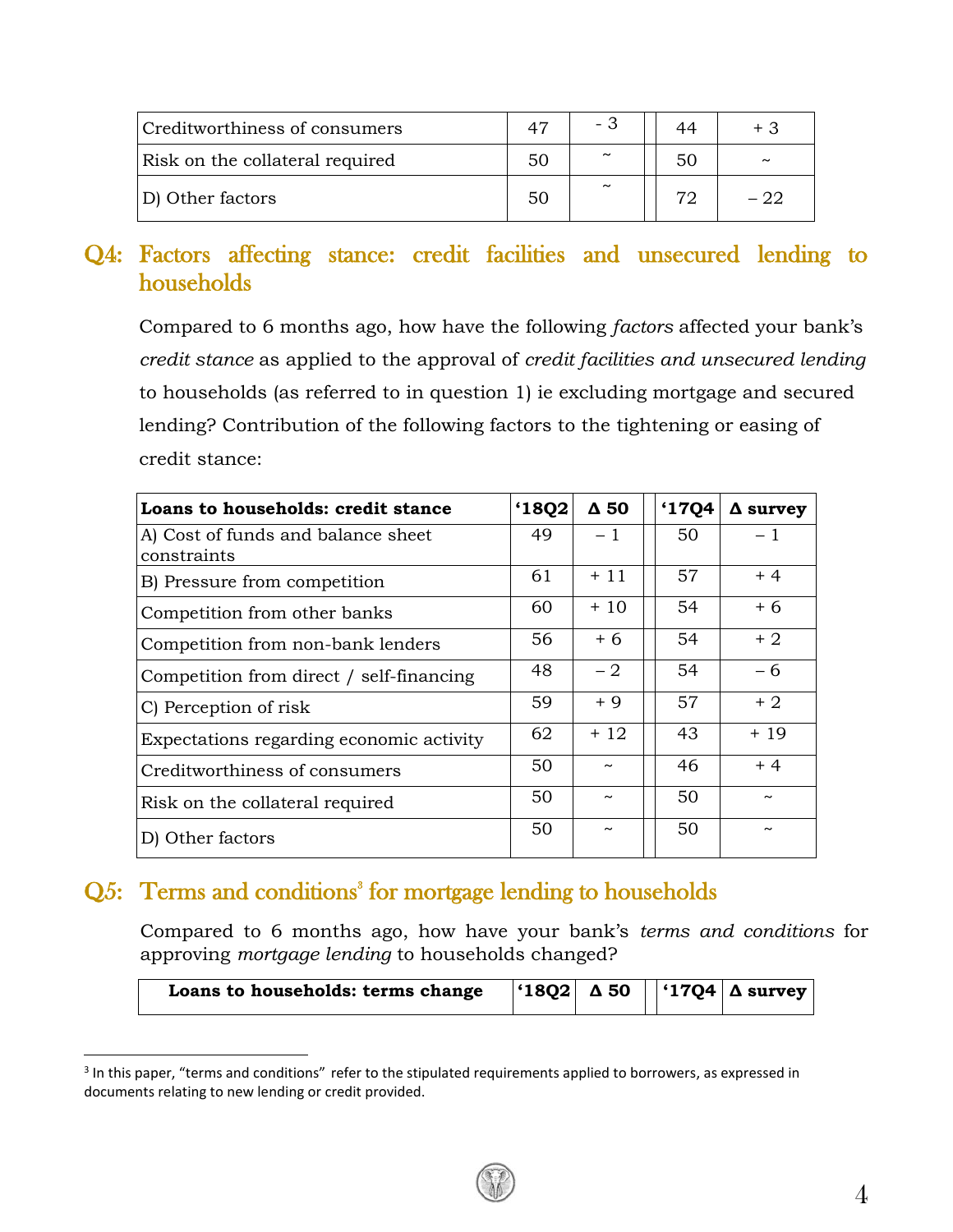| A) Price                                         | 60 | $+10$                 | 52 | $+8$ |
|--------------------------------------------------|----|-----------------------|----|------|
| Your bank's margin on average loans <sup>1</sup> | 49 | $-1$                  | 55 | - 6  |
| Margin on riskier loans <sup>1</sup>             | 47 | $-3$                  | 45 | $+2$ |
| B) Credit scoring                                | 59 | $+9$                  | 54 | $+5$ |
| C) Other conditions                              | 50 | $\tilde{\phantom{a}}$ | 50 |      |
| Collateral requirements                          | 55 | $+5$                  | 50 | $+5$ |
| Loan-to-value ratio <sup>4</sup>                 | 62 | $+12$                 | 58 | $+4$ |
| Maturity                                         | 50 |                       | 50 |      |
| Non-interest rate charges (fees)                 | 50 |                       | 50 |      |
| D) Other factors                                 | 50 | $\tilde{\phantom{a}}$ | 50 |      |
|                                                  |    |                       |    |      |

Note 1 wider margin = tightened, narrower margin = eased.

#### Q6: Banks' terms and conditions for secured lending to households

Compared to 6 months ago, how have your bank's *terms and conditions* for approving *secured lending to households* changed i.e. secured lending other than mortgage-based lending?

| Loans to households: credit terms<br>change | 18Q2 | Δ 50 | '17Q4 | $\Delta$ survey |
|---------------------------------------------|------|------|-------|-----------------|
| A) Price                                    | 50   |      | 50    |                 |
| Your bank's margin on average loans         | 48   | $-2$ | 50    | - 2             |
| Your bank's margin on riskier loans         | 46   | $-4$ | 55    | $-9$            |
| B) Credit scoring                           | 44   | - 6  | 44    |                 |
| C) Other terms and conditions               | 50   | ∼    | 50    |                 |
| Collateral requirements                     | 50   | ∼    | 50    |                 |
| Maturity                                    | 50   |      | 50    |                 |
| Non-interest rate charges (fees)            | 50   |      | 50    |                 |
| D) Other factors                            | 50   | ∼    | 50    |                 |

 $\overline{a}$ 

<sup>4</sup> Loan-to-Value ratios refer to ratios of the amount borrowed to the value of the underlying collateral.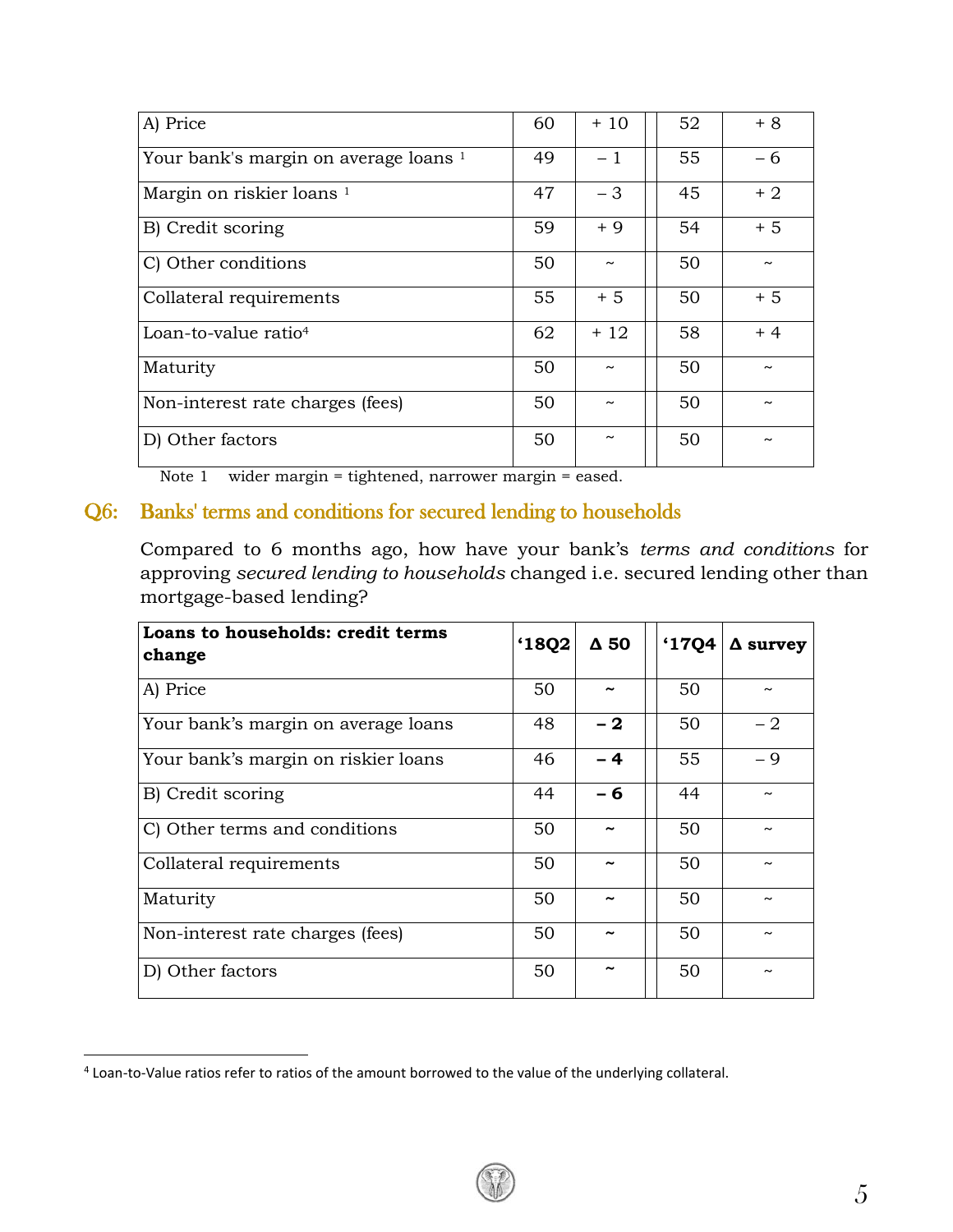#### Q7: Terms and conditions for credit facilities and unsecured lending to households

Compared to 6 months ago, how have your bank's *terms and conditions* for approving *credit facilities* and *unsecured lending to households* changed i.e. other than mortgage-based and other secured lending?

| Loans to households: credit terms change | 18Q2 | $\Delta$ 50           | 17Q4 | $\Delta$ survey |
|------------------------------------------|------|-----------------------|------|-----------------|
| A) Price                                 | 50   |                       | 50   |                 |
| Your bank's margin on average loans      | 50   | ~                     | 50   |                 |
| Your bank's margin on riskier loans      | 50   | $\tilde{\phantom{a}}$ | 50   |                 |
| B) Credit scoring                        | 54   | $+4$                  | 50   | $+4$            |
| C) Other terms and conditions            | 50   |                       | 50   |                 |
| Collateral requirements                  | 50   | $\tilde{\phantom{a}}$ | 50   |                 |
| Maturity                                 | 50   | ~                     | 50   |                 |
| Non-interest rate charges (fees)         | 50   | ~                     | 50   |                 |
| D) Other factors                         | 50   | $\tilde{\phantom{a}}$ | 50   |                 |

#### Q8: Interest rate spread relative to cost of funds: households

Compared to 6 months ago, how has your bank's *interest rate spread* relative to cost of funds changed, as applied to the approval of loans to *households*?

| Loans to households: interest rate spread                       | '18Q2 | $\Delta$ 50 | 1704 | $\Delta$ survey |
|-----------------------------------------------------------------|-------|-------------|------|-----------------|
| Overall relative to 6 months ago                                | 45    | $-5$        | 45   |                 |
| Mortgage lending                                                | 45    | $-5$        | 49   | $-4$            |
| Secured credit eg motor vehicle finance                         | 50    |             | 55   | $-5$            |
| Credit facilities<br>credit<br>cards<br>eg<br>and<br>overdrafts | 50    |             | 45   | $+5$            |
| Unsecured credit                                                | 50    |             | 45   | $+5$            |
| Short term credit up to R8000, within 6<br>months               | 50    |             | 51   | $-1$            |
| Developmental credit eg education                               | 50    |             | 43   | $+7$            |
| Mass market                                                     | 50    |             | 45   | $+5$            |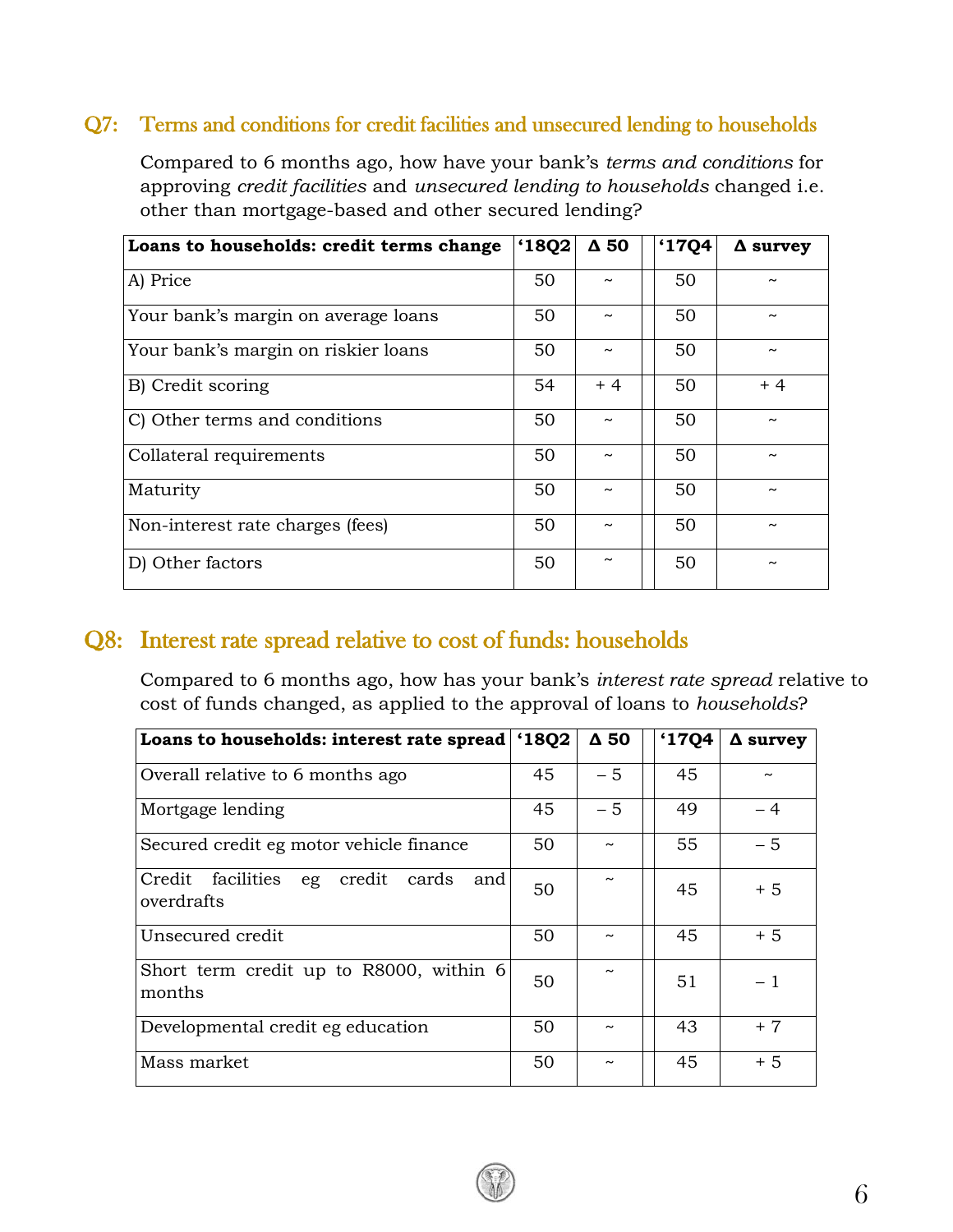| Mid market   | $\square$ |  |  |
|--------------|-----------|--|--|
| Upper market | Ε1        |  |  |

#### Q9: Thresholds on credit scores to households

Compared to 6 months ago, how have your bank's *thresholds on credit scores* to qualify for credit changed, as applied to the approval of lending to *households*?

| to households: credit<br>Loans<br>score<br>thresholds | '18Q2 | $\Delta$ 50           | <b>'17Q4</b> | $\Delta$ survey       |
|-------------------------------------------------------|-------|-----------------------|--------------|-----------------------|
| Overall relative to 6 months ago                      | 54    | $+4$                  | 50           | $+4$                  |
| Mortgage lending                                      | 59    | $+9$                  | 54           | $+5$                  |
| Secured credit e.g. motor vehicle finance             | 44    | - 6                   | 46           | $-2$                  |
| Credit facilities e.g. credit cards and<br>overdrafts | 54    | $+4$                  | 50           | $+4$                  |
| Unsecured credit                                      | 54    | $+4$                  | 50           | $+4$                  |
| Short term credit up to R8000, within 6<br>months     | 50    |                       | 50           |                       |
| Developmental credit e.g. education                   | 50    | $\tilde{\phantom{a}}$ | 50           |                       |
| Mass market                                           | 49    | $-1$                  | 49           | $\tilde{\phantom{a}}$ |
| Mid market                                            | 54    | $+4$                  | 50           | $+4$                  |
| Upper market                                          | 54    | $+4$                  | 50           | $+4$                  |

### Q10: Expected banks' credit stance to households over the next three months

Please indicate how you *expect* your bank's *credit stance* as applied to the approval of loans to households to change over the *next three months*:

| Loans to households: future 3 months                | '18Q2 | $\Delta$ 50           | <b>'1704</b> | $\Delta$ survey       |
|-----------------------------------------------------|-------|-----------------------|--------------|-----------------------|
| Overall                                             | 50    | $\tilde{\phantom{a}}$ | 50           | $\tilde{\phantom{a}}$ |
| Mortgage lending                                    | 49    | - 1                   | 50           |                       |
| Secured credit eg motor vehicle finance             | 50    | $\tilde{\phantom{a}}$ | 50           | $\tilde{\phantom{a}}$ |
| Credit facilities eg credit cards and<br>overdrafts | 52    | $+2$                  | 50           | $+2$                  |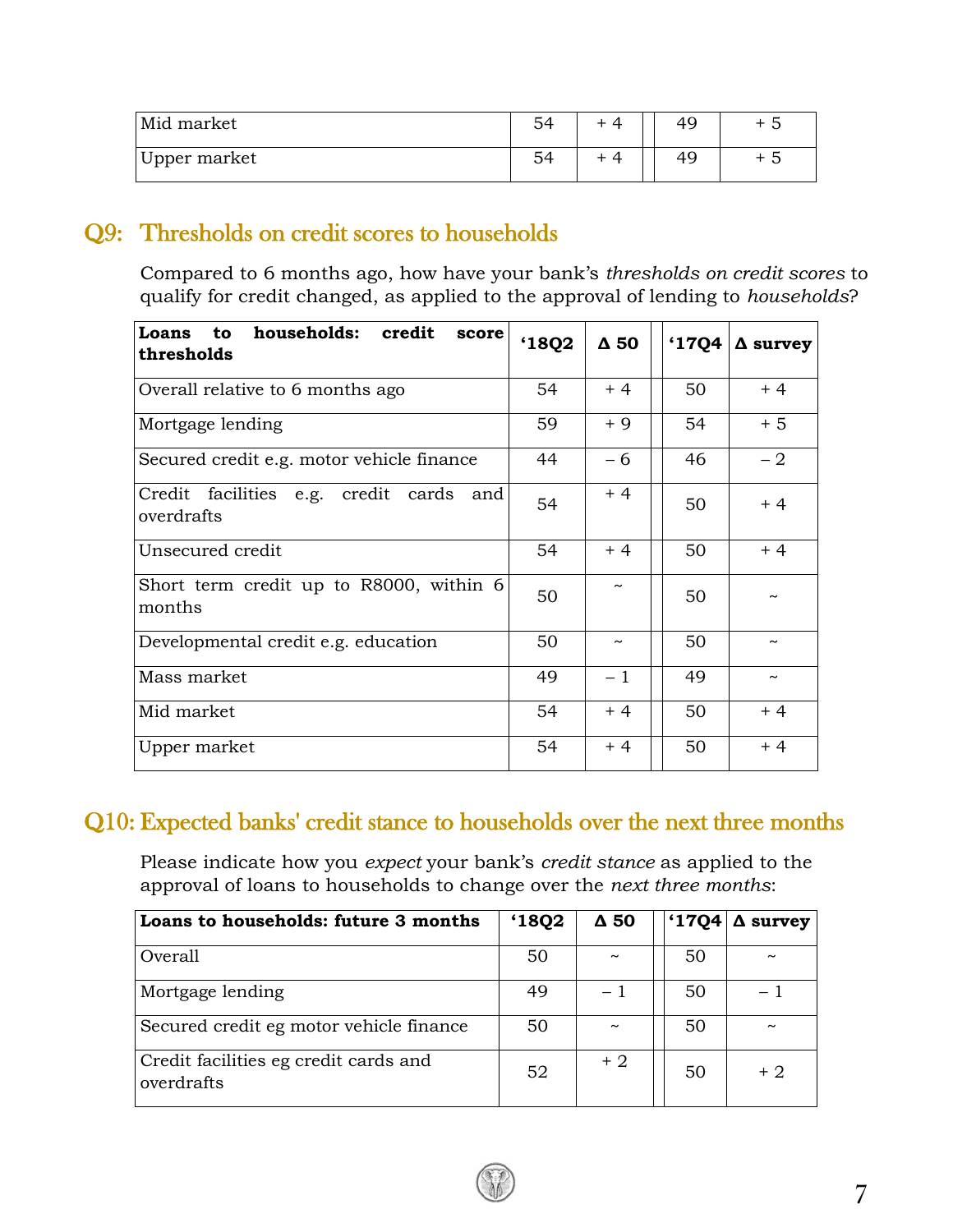| Unsecured credit                                  | 51 | $+1$                  | 54 | $-3$                  |
|---------------------------------------------------|----|-----------------------|----|-----------------------|
| Short term credit up to R8000, within 6<br>months | 52 | $+2$                  | 50 | $+2$                  |
| Developmental credit eg education                 | 50 | $\tilde{\phantom{a}}$ | 50 |                       |
| Mass market                                       | 50 | $\tilde{\phantom{a}}$ | 46 | $+4$                  |
| Mid market                                        | 50 | $\tilde{\phantom{a}}$ | 50 | $\tilde{\phantom{a}}$ |
| Upper market                                      | 50 | $\tilde{\phantom{a}}$ | 50 |                       |

### Loans or credit lines to enterprises<sup>5</sup>

#### Q11: Banks' credit stance to enterprises

Compared to 6 months ago, how has your bank's *credit stance* (lenient vs stringent) as applied to the approval of loans or credit lines to enterprises changed?

| Loans to enterprises: credit stance<br>change | '18Q2 | $\Delta$ 50           | 17Q4 | $\Delta$ survey       |
|-----------------------------------------------|-------|-----------------------|------|-----------------------|
| Overall relative to 6 months ago              | 50    | $\tilde{}$            | 42   | $+8$                  |
| Short-term loans (up to 1 year)               | 54    | $+4$                  | 46   | $+8$                  |
| Longer-term loans (over 1 year)               | 46    | $-4$                  | 49   | - 3                   |
| Agriculture, forestry                         | 46    | $-4$                  | 46   | $\tilde{\phantom{a}}$ |
| Mining, quarrying                             | 43    | $-7$                  | 39   | $+4$                  |
| Manufacturing                                 | 38    | $-12$                 | 43   | $-5$                  |
| Construction                                  | 30    | $-20$                 | 31   | $-1$                  |
| Wholesale, retail, accommodation              | 46    | $-4$                  | 42   | $+4$                  |
| Transport, communication, ICT                 | 50    | $\tilde{}$            | 46   | $+4$                  |
| Financial, real estate, services              | 50    | $\tilde{\phantom{a}}$ | 42   | $+8$                  |
| Utilities, social and state services          | 51    | $+1$                  | 38   | $+13$                 |

#### Q12: Factors affecting banks' credit stance

 $\overline{\phantom{a}}$ 

<sup>&</sup>lt;sup>5</sup> In this paper, an enterprise refers to a business entity which is not a bank or other financial intermediary.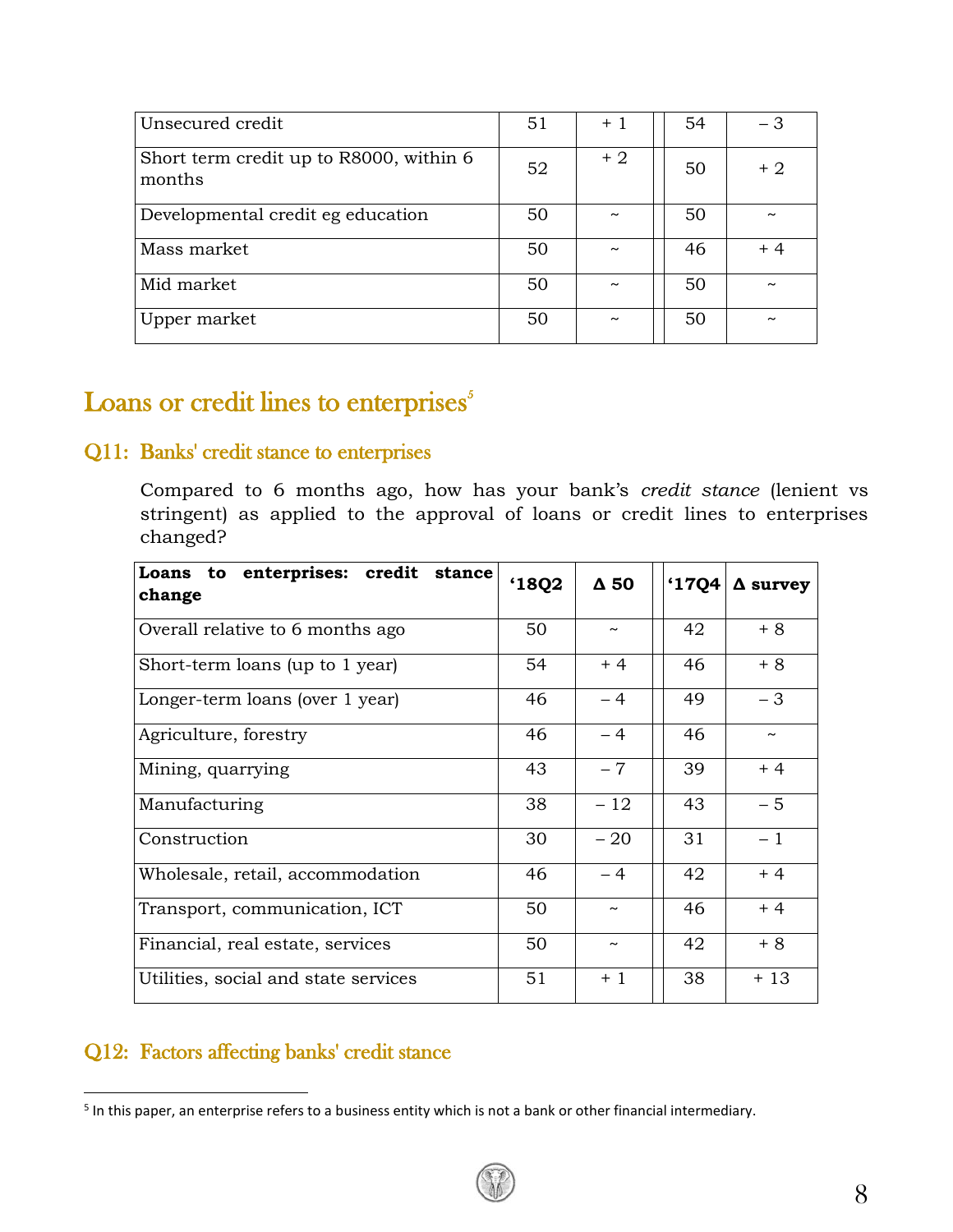Compared to 6 months ago, how have the following *factors* affected your bank's *credit stance* as applied to the approval of loans or credit lines to enterprises? Contribution of the following factors to the tightening or easing of credit stance:

| Loans to enterprises: reasons for<br>change                    | 18Q2 | $\Delta$ 50           |    | '17Q4 $\Delta$ survey |
|----------------------------------------------------------------|------|-----------------------|----|-----------------------|
| A) Cost of funds and balance sheet<br>constraints              | 45   | $-5$                  | 45 |                       |
| Costs related to your bank's capital<br>position <sup>1</sup>  | 50   |                       | 54 | $-4$                  |
| Your bank's ability to access market<br>financing <sup>2</sup> | 54   | $+4$                  | 50 | $+4$                  |
| Your bank's liquidity position                                 | 45   | $-5$                  | 50 | $-5$                  |
| B) Pressure from competition                                   | 61   | $+11$                 | 67 | $-6$                  |
| Competition from other banks                                   | 62   | $+12$                 | 67 | $-5$                  |
| Competition from non-bank lenders                              | 58   | $+8$                  | 57 | $+1$                  |
| Competition from direct market<br>financing                    | 54   | $+4$                  | 48 | $+6$                  |
| C) Perception of risk                                          | 43   | $-7$                  | 40 | $+3$                  |
| Expectations on general economic<br>activity                   | 44   | $-6$                  | 30 | $+14$                 |
| Industry or firm-specific outlook                              | 47   | $-3$                  | 39 | $+8$                  |
| Risk on the collateral required                                | 51   | $+1$                  | 40 | $+11$                 |
| D) Other factors                                               | 50   | $\tilde{\phantom{a}}$ | 50 |                       |

Note 1 can include the use of credit derivatives, with the loans remaining on the bank's balance sheet

Note 2 e.g. money or bond market financing, including securitisation

#### Q13: Terms and conditions for approving credit to enterprises

Compared to 6 months ago, how have your bank's *terms and conditions* for approving loans or credit lines to enterprises changed?

| Loans to enterprises: terms change | 18Q2           | $\Delta$ 50           | $\vert \ \vert$ '17Q4 $\vert \Delta$ survey $\vert$ |
|------------------------------------|----------------|-----------------------|-----------------------------------------------------|
| A) Price                           | 5 <sub>C</sub> | $\tilde{\phantom{a}}$ |                                                     |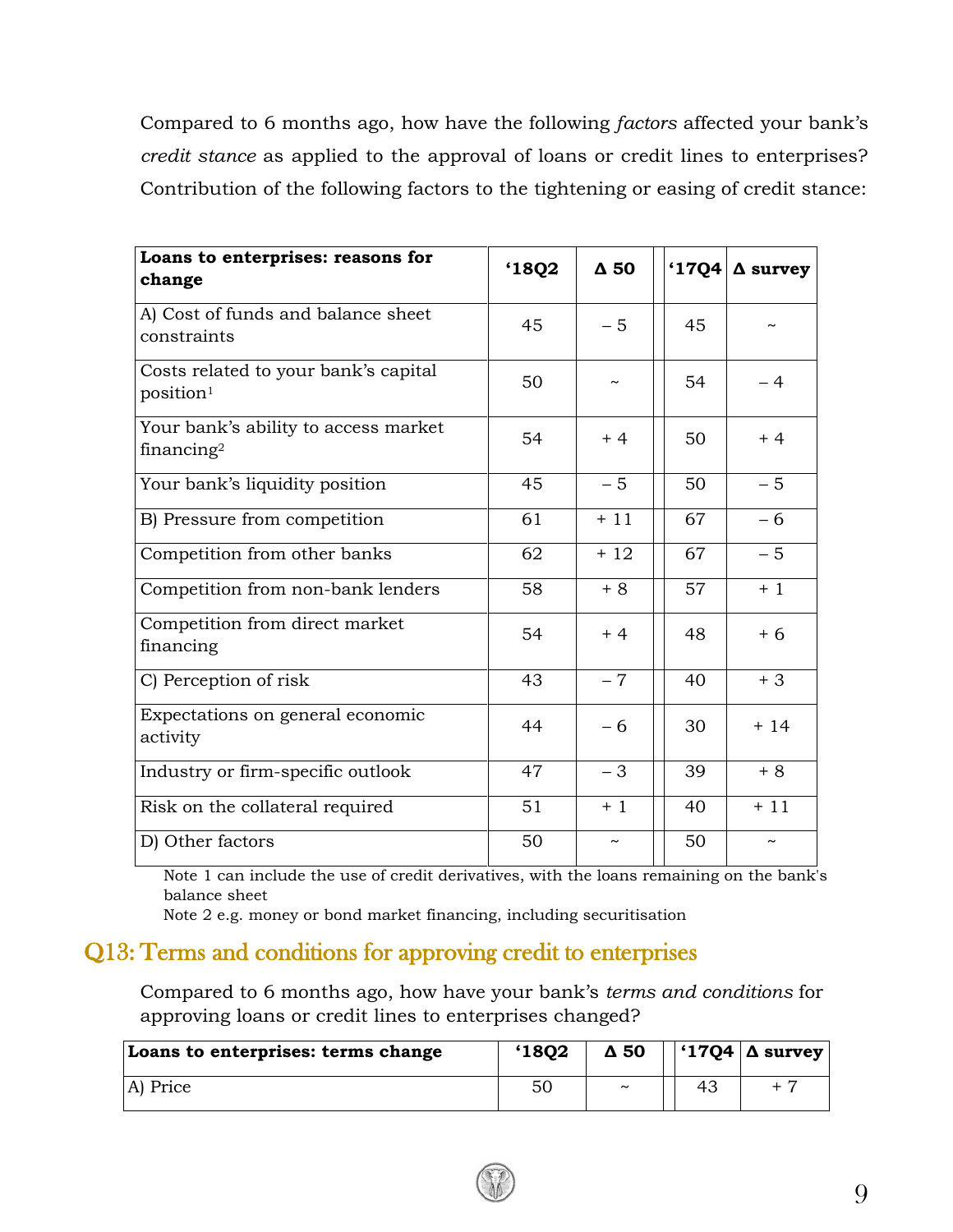| Your bank's margin on average loans 1            | 41 | $-9$       | 37 | $+4$  |
|--------------------------------------------------|----|------------|----|-------|
| Your bank's margin on riskier loans <sup>1</sup> | 43 | $-7$       | 46 | $-3$  |
| B) Other terms and conditions                    | 50 |            | 50 |       |
| Non-interest rate charges                        | 46 | $-4$       | 50 | $-4$  |
| Maximum size of the loan or credit line          | 43 | $-7$       | 55 | $-12$ |
| Loan to value ratio                              | 50 |            | 45 | $+5$  |
| Collateral requirements                          | 50 | $\tilde{}$ | 45 | $+5$  |
| Loan covenants                                   | 50 |            | 45 | $+5$  |
| Maturity                                         | 44 | - 6        | 46 | $-2$  |
| C) Other factors                                 | 50 |            | 50 |       |

Note 1 wider margin = tightened, narrower margin = eased

#### Q14: Expect credit stance to enterprises over the next three months

Please indicate how you **expect** your bank's **credit stance** as applied to the approval of loans or credit lines to enterprises to change over the **next three months**.

| Loans to enterprises: stance next 3<br>months | 18Q2 | $\Delta$ 50           | <b>'17Q4</b> | $\Delta$ survey |
|-----------------------------------------------|------|-----------------------|--------------|-----------------|
| Overall                                       | 58   | $+8$                  | 50           | $+8$            |
| Short-term loans (up to 1 year)               | 58   | $+8$                  | 50           | $+8$            |
| Longer-term loans (over 1 year)               | 58   | $+8$                  | 46           | $+12$           |
| Agriculture, forestry                         | 50   | $\tilde{}$            | 54           | $-4$            |
| Mining, quarrying                             | 50   | $\tilde{}$            | 46           | $+4$            |
| Manufacturing                                 | 50   | $\tilde{\phantom{a}}$ | 46           | $+4$            |
| Construction                                  | 41   | $-9$                  | 37           | $+4$            |
| Wholesale, retail, accommodation              | 50   | $\tilde{}$            | 46           | $+4$            |
| Transport, communication, ICT                 | 46   | $-4$                  | 41           | $+5$            |
| Financial, real estate, services              | 50   | $\tilde{}$            | 51           | $-1$            |
| Utilities, social and state services          | 54   | $+4$                  | 46           | $+8$            |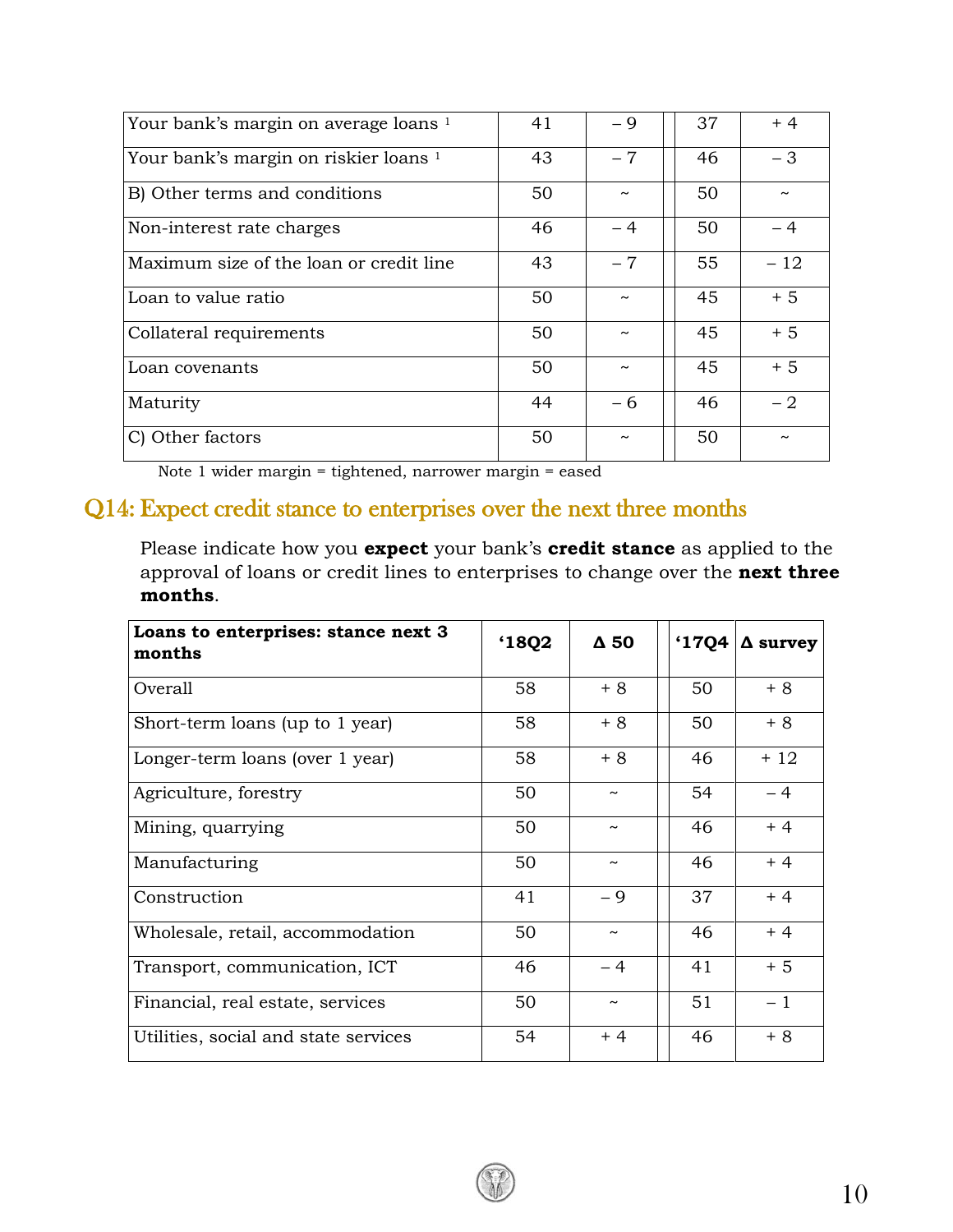## Strategic direction

#### Q15: Focus towards small enterprises

Has the focus of your bank shifted more or less towards provision of lending to small enterprises over the past 3 months compared to six months prior, under the following lending categories?

| Small enterprise focus                          | '18Q2 | $\Delta$ 50           | <b>'1704</b> | $\Delta$ survey |
|-------------------------------------------------|-------|-----------------------|--------------|-----------------|
| A) Enterprise lending                           | 52    | $+2$                  | 57           | $-5$            |
| Property finance $1$                            | 54    | $+4$                  | 56           | $-2$            |
| Plant and equipment finance (asset<br>based $2$ | 49    | $-1$                  | 54           | $-5$            |
| Debtor finance                                  | 52    | $+2$                  | 55           | $-3$            |
| Overdraft and unsecured                         | 54    | $+4$                  | 54           |                 |
| Import/export finance                           | 54    | $+4$                  | 61           | $-7$            |
| Short-term bridging loans                       | 54    | $+4$                  | 50           | $+4$            |
| B) Other lending                                | 50    | $\tilde{\phantom{a}}$ | 50           |                 |

Note 1 Small enterprises can be considered approximately as those with total employment of 50 or fewer. Asset and revenue guidelines as adopted by the DTI may be used.

### Q16: Preference for shifts going forward

Which forms of lending would your bank prefer to be more engaged in or less engaged in going forward?

| <b>Strategic direction: preferred shifts</b>    | '18Q2 | $\Delta$ 50 | '17Q4  | $\Delta$ survey |
|-------------------------------------------------|-------|-------------|--------|-----------------|
| A) Enterprise lending                           | 52    | $+2$        | 55     | $-3$            |
| Property finance $1$                            | 58    | $+8$        | 59     | $-1$            |
| Plant and equipment finance (asset<br>based $2$ | 49    | $-1$        | 66     | $-17$           |
| Debtor finance                                  | 58    | $+8$        | 58     | $\tilde{}$      |
| Overdraft and unsecured                         | 57    | $+7$        | 57     | $\tilde{}$      |
| B) Household lending                            | 55    | $+5$        | $\Box$ | $\Box$          |
| Mortgage lending <sup>1</sup>                   | 67    | $+17$       | 67     | $\tilde{}$      |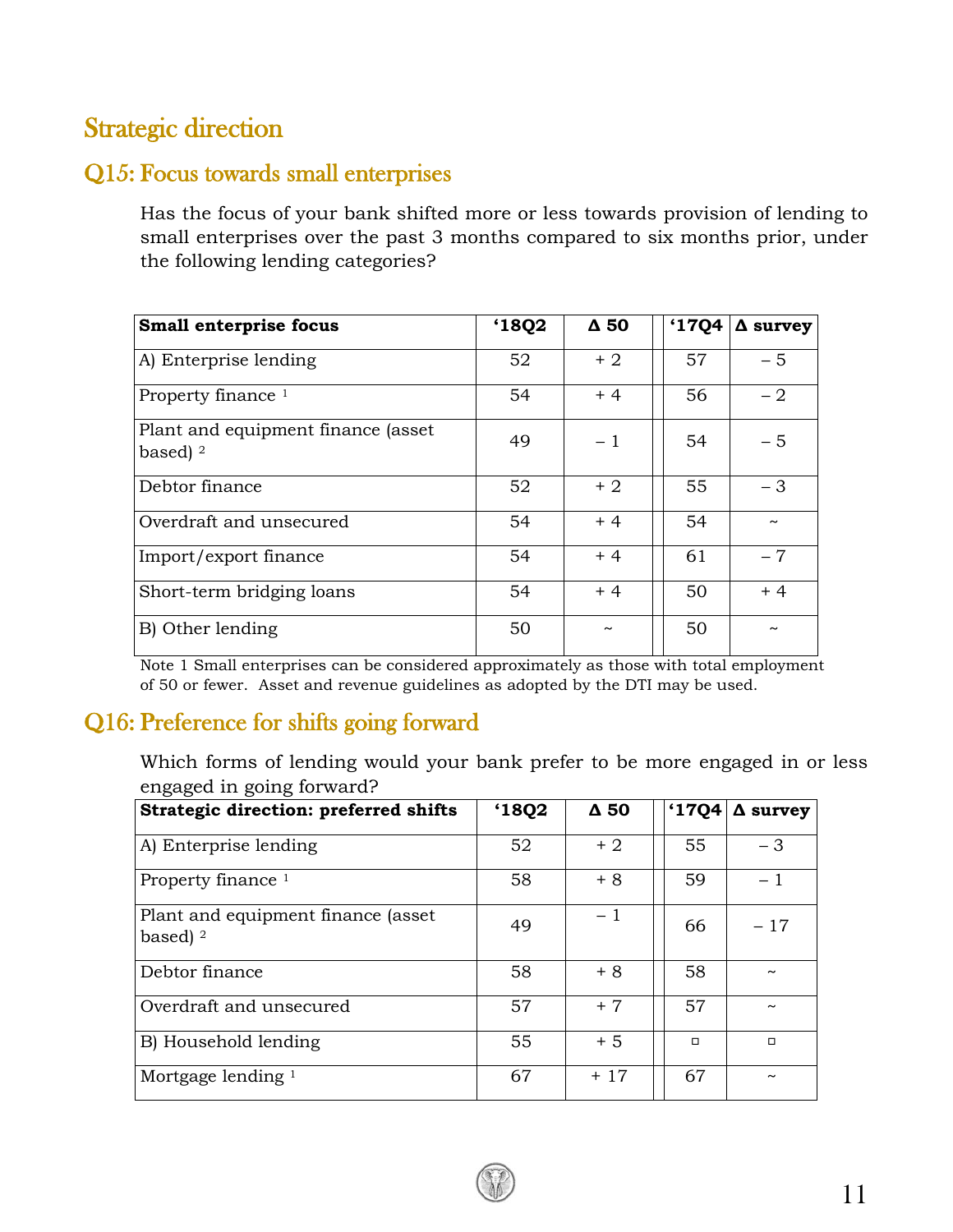| Secured / Vehicle finance <sup>2</sup> | 61 | $+11$                 | 67 | - 6  |
|----------------------------------------|----|-----------------------|----|------|
| Credit card finance / credit facility  | 59 | $+9$                  | 58 | $+1$ |
| Unsecured lending                      | 65 | $+15$                 | 58 | $+7$ |
| Short-term loans                       | 64 | $+14$                 | 66 | $-2$ |
| $ C $ Other lending                    | 10 | $\tilde{\phantom{a}}$ | 50 | - 40 |

 Note 1 Typically lending secured through a residential mortgage bond Note 2 Typically secured through a notarial bond or similar over the vehicle or asset

### Q17: Change from 5 years ago: Households

How does your bank's current *credit stance* compare to the bank's credit stance *5 years ago* i.e. in 2012, as applied to the approval of loans or credit lines to *households*?

| Loans to households: credit stance<br>change          | 18Q2 | $\Delta$ 50 | $^117Q4$ | $\Delta$ survey       |
|-------------------------------------------------------|------|-------------|----------|-----------------------|
| Overall relative to 5 years ago                       | 41   | $-9$        | 37       | $+4$                  |
| Short term lending (up to 1 year)                     | 45   | $-5$        | 44       | $+1$                  |
| Longer-term lending (over 1 year)                     | 48   | $-2$        | 44       | $+4$                  |
| Mortgage lending                                      | 41   | $-9$        | 37       | $+4$                  |
| Secured credit e.g. motor vehicle<br>finance          | 45   | $-5$        | 41       | $+4$                  |
| Credit facilities e.g. credit cards and<br>overdrafts | 39   | $-11$       | 41       | $-2$                  |
| Unsecured credit                                      | 48   | $-2$        | 44       | $+4$                  |
| Short term credit up to R8000, within<br>6 months     | 42   | $-8$        | 43       | $-1$                  |
| Developmental credit e.g. education                   | 33   | $-17$       | 38       | $-5$                  |
| Mass market                                           | 40   | $-10$       | 40       | $\tilde{}$            |
| Mid market                                            | 45   | $-5$        | 45       | $\tilde{\phantom{a}}$ |
| Upper market                                          | 45   | $-5$        | 45       |                       |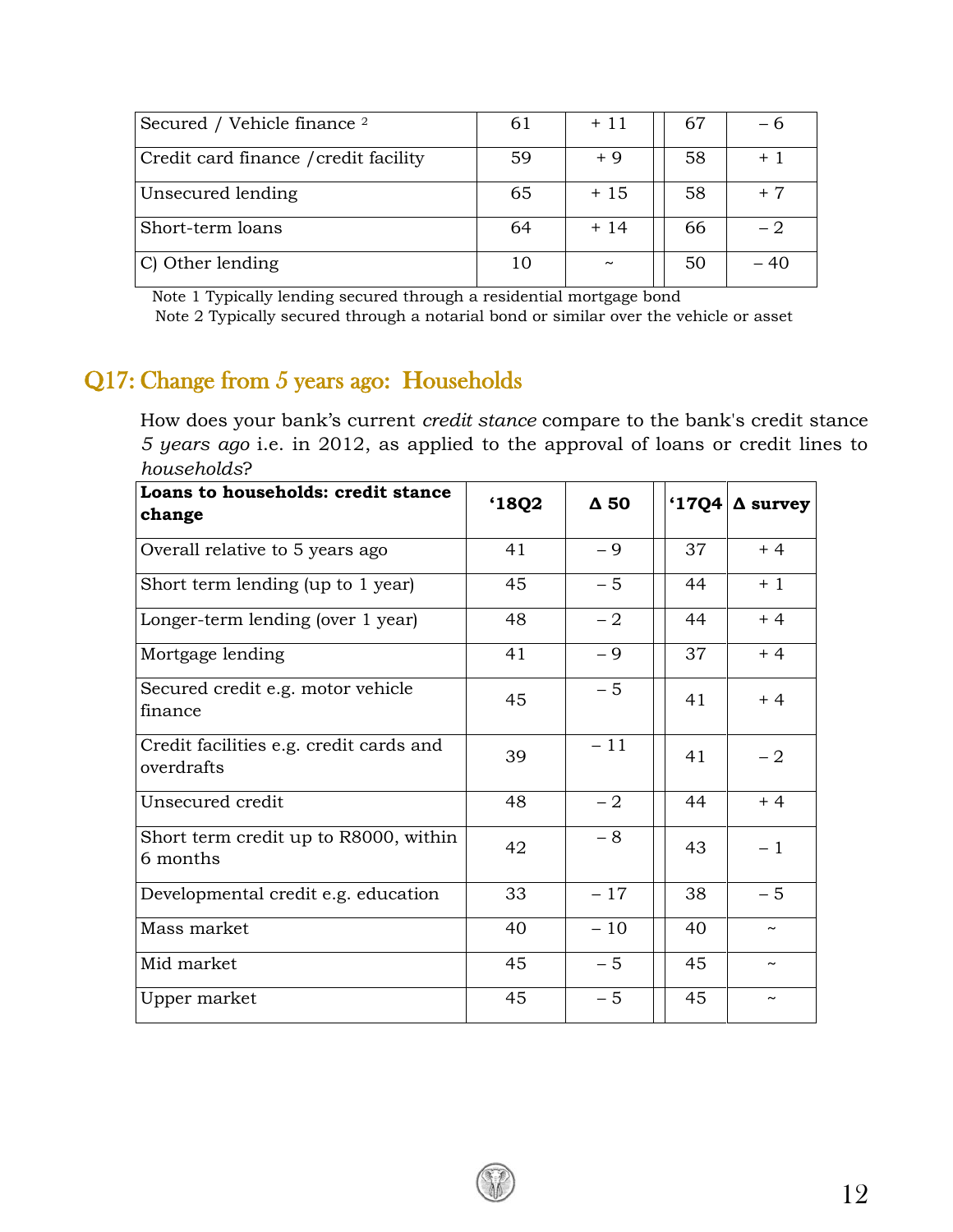### Q18: Change from 5 years ago: Enterprises

How does your bank's current *credit stance* compare to the bank's credit stance *5 years ago* ie in 2012, as applied to the approval of loans or credit lines to *enterprises*?

| Loans to enterprises: credit<br>stance change | 18Q2 | $\Delta$ 50           | 17Q4 | Change                |
|-----------------------------------------------|------|-----------------------|------|-----------------------|
| Overall relative to 5 years ago               | 43   | $-7$                  | 37   | $+6$                  |
| Short term lending (up to 1 year)             | 52   | $+2$                  | 41   | $+11$                 |
| Longer-term lending (over 1 year)             | 51   | $+1$                  | 41   | $+10$                 |
| Agriculture, forestry                         | 50   | $\tilde{\phantom{a}}$ | 45   | $+5$                  |
| Mining, quarrying                             | 38   | $-12$                 | 28   | $+10$                 |
| Manufacturing                                 | 46   | $-4$                  | 37   | $+9$                  |
| Construction                                  | 29   | $-21$                 | 29   | $\tilde{\phantom{a}}$ |
| Wholesale, retail, accommodation              | 50   | $\tilde{\phantom{a}}$ | 45   | $+5$                  |
| Transport, communication, ICT                 | 50   | $\tilde{\phantom{a}}$ | 45   | $+5$                  |
| Financial, real estate, services              | 50   | $\tilde{\phantom{a}}$ | 50   | $\sim$                |
| Utilities, social and state services          | 39   | $-11$                 | 39   |                       |

### Q19: Effects of regulation and legislation

How have the following *political and governance* changes affected your bank's lending stance currently compared to *1 year ago* ie early 2017?

< 50 indicates that banks have made lending stance more stringent, somewhat or significantly. > 50 indicates that they have made their lending stance more lenient.

| Effects of political and governance<br>changes    | <b>'1802</b> | $\Delta$ 50 | .17Q4 | <b>Change</b> |
|---------------------------------------------------|--------------|-------------|-------|---------------|
| A) Political                                      | 51           | $+1$        |       |               |
| Improved political leadership and<br>governance 1 | 57           | $+7$        |       |               |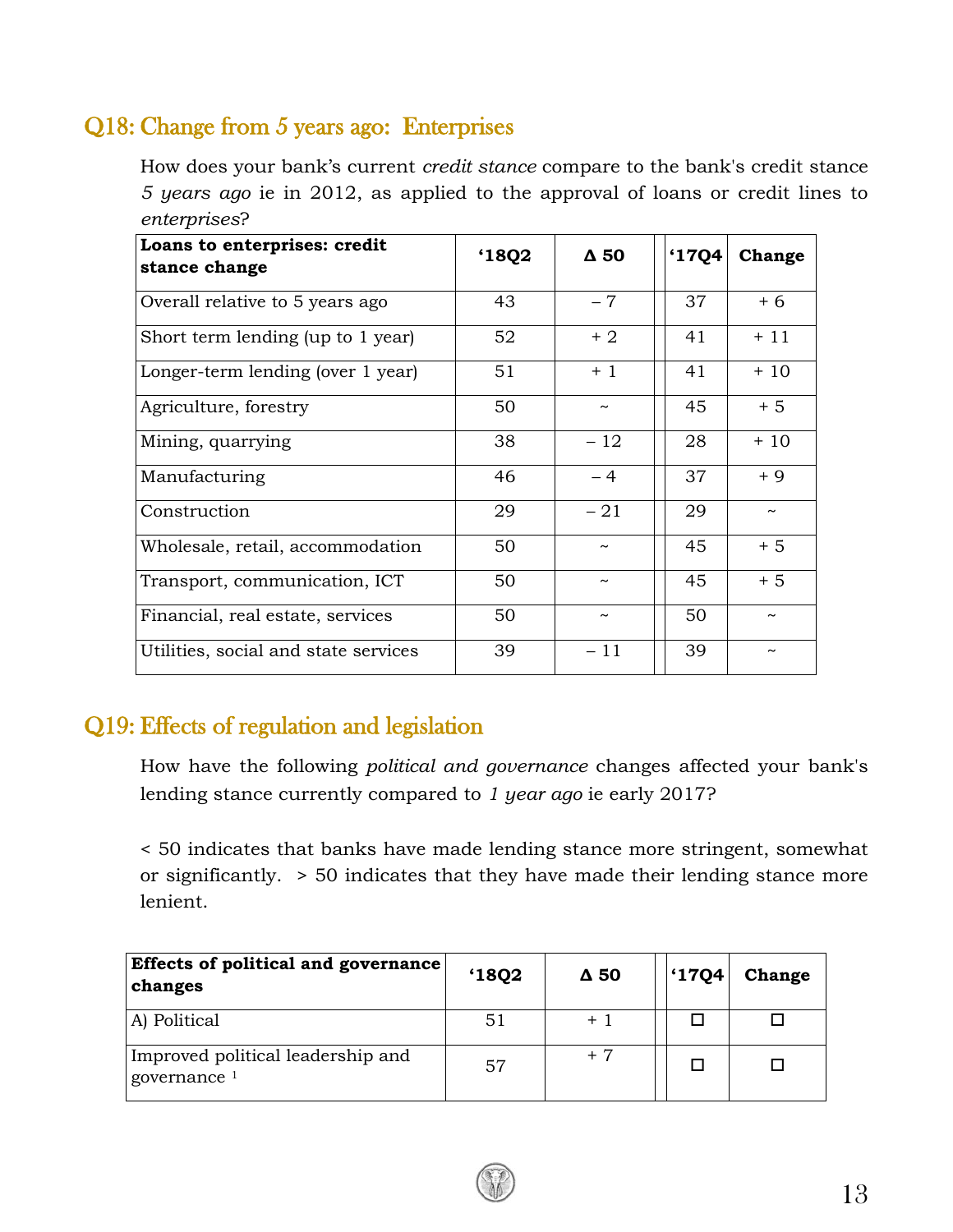| Uncertainty relating to land<br>expropriation <sup>2</sup>                         | 38   | $-12$                 | п    |        |
|------------------------------------------------------------------------------------|------|-----------------------|------|--------|
| Discord between factions of ANC 3                                                  | 50   | $\tilde{\phantom{a}}$ | п    | п      |
| B) Governance/financial                                                            | 50   | $\tilde{\phantom{a}}$ | □    | п      |
| Confidence in state institutions <sup>4</sup>                                      | 51   | $+1$                  | п    | п      |
| Fiscal pressures: expenditure vs<br>collections 5                                  | 50   | $\tilde{\phantom{a}}$ | П    | п      |
| Private sector malfeasance : KPMG,<br>Steinhoff, audit standards, etc <sup>6</sup> | 44   | - 6                   | п    | п      |
| Restructuring of state owned<br>enterprises <sup>7</sup>                           | 56   | $+6$                  | п    | п      |
| C) Other                                                                           | 50   | $\tilde{\phantom{a}}$ | П    | п      |
|                                                                                    |      | $\Delta$ 50           |      |        |
| Effects of political and governance<br>changes                                     | 18Q2 | $+1$                  | 17Q4 | Change |
| A) Political                                                                       | 51   | $+7$                  | П    | П      |

Note 1 From Zuma to Ramaphosa in mid-February 2018 and Cabinet changes thereafter.

Note 2 Including active consideration of expropriation without compensation.

Note 3 Possible disruption from resurgence of ANC factions opposing Ramaphosa.

Note 4 Judiciary, NPA, police, Public Protector, SARB, etc.

Note 5 The arrangements which government has made a commitment to, despite heavy demands on the fiscus.

Note 6 The private sector debacles which have reduced trust in ethics of large private sector firms.

Note 7 New boards of directors and executive appointments in state owned enterprises following Ramaphosa's appointment as state president, Gordhan's appointment to Public Enterprises.